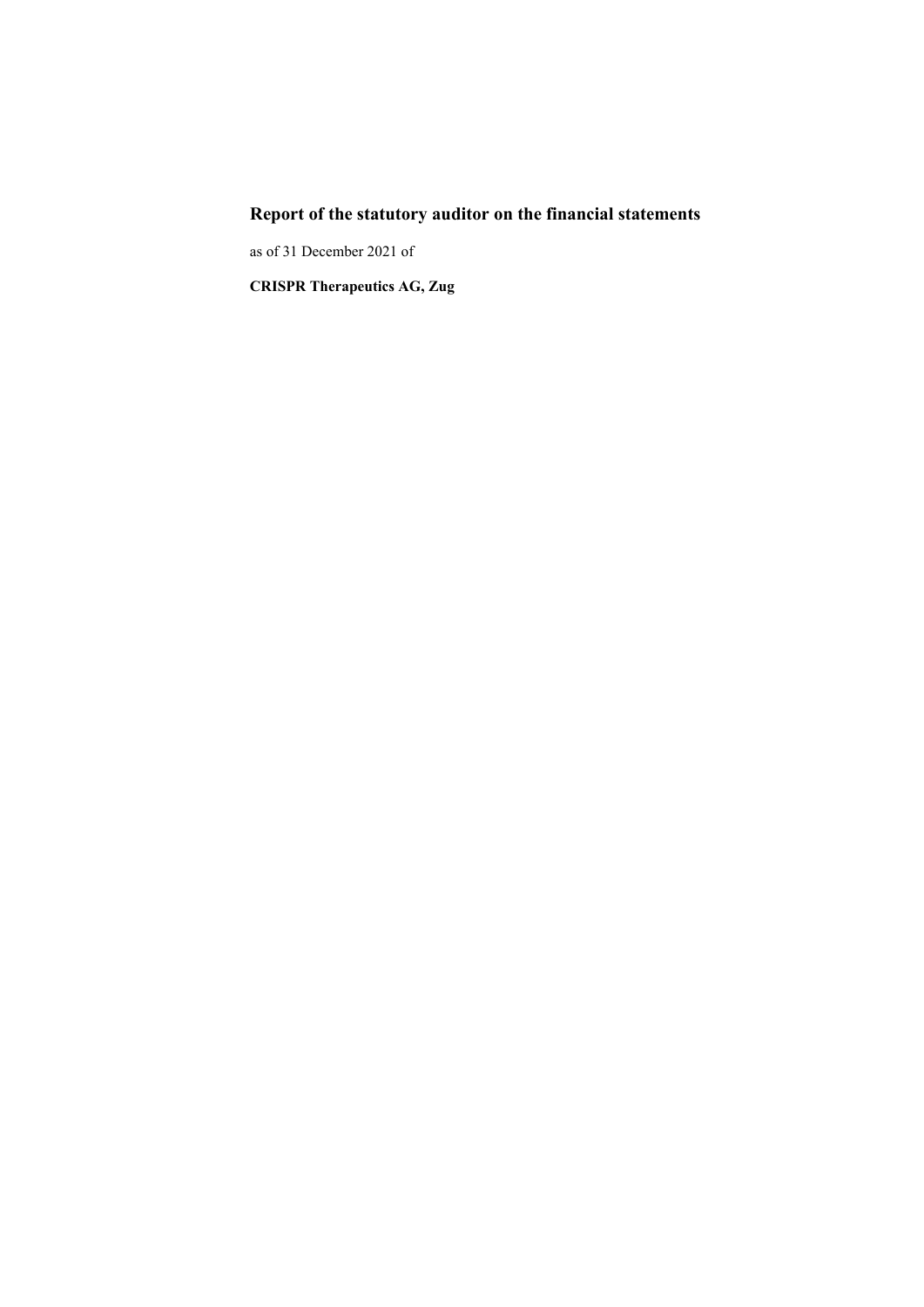

Ernst & Young Ltd Aeschengraben 27 P.O. Box CH-4002 Basle

Phone: +41 58 286 86 86 Fax: +41 58 286 86 00 www.ey.com/ch

To the General Meeting of CRISPR Therapeutics AG, Zug Basle, 15 February 2022

# **Report of the statutory auditor on the financial statements**

As statutory auditor, we have audited the accompanying financial statements of CRISPR Therapeutics AG, which comprise the balance sheet, income statement and notes, for the year ended 31 December 2021.



# **Board of Directors' responsibility**

The Board of Directors is responsible for the preparation of the financial statements in accordance with the requirements of Swiss law and the company's articles of incorporation. This responsibility includes designing, implementing and maintaining an internal control system relevant to the preparation of financial statements that are free from material misstatement, whether due to fraud or error. The Board of Directors is further responsible for selecting and applying appropriate accounting policies and making accounting estimates that are reasonable in the circumstances.

| <u> The Common Section of the Common Section of</u><br><u> The Common Section of the Common Section of</u> | <u> The Common Section of the Common Section of the Common Section of the Common Section of the Common Section of</u> |
|------------------------------------------------------------------------------------------------------------|-----------------------------------------------------------------------------------------------------------------------|
|                                                                                                            |                                                                                                                       |

# **Auditor's responsibility**

Our responsibility is to express an opinion on these financial statements based on our audit. We conducted our audit in accordance with Swiss law and Swiss Auditing Standards. Those standards require that we plan and perform the audit to obtain reasonable assurance whether the financial statements are free from material misstatement.

An audit involves performing procedures to obtain audit evidence about the amounts and disclosures in the financial statements. The procedures selected depend on the auditor's judgment, including the assessment of the risks of material misstatement of the financial statements, whether due to fraud or error. In making those risk assessments, the auditor considers the internal control system relevant to the entity's preparation of the financial statements in order to design audit procedures that are appropriate in the circumstances, but not for the purpose of expressing an opinion on the effectiveness of the entity's internal control system. An audit also includes evaluating the appropriateness of the accounting policies used and the reasonableness of accounting estimates made, as well as evaluating the overall presentation of the financial statements. We believe that the audit evidence we have obtained is sufficient and appropriate to provide a basis for our audit opinion.



# **Opinion**

In our opinion, the financial statements for the year ended 31 December 2021 comply with Swiss law and the company's articles of incorporation.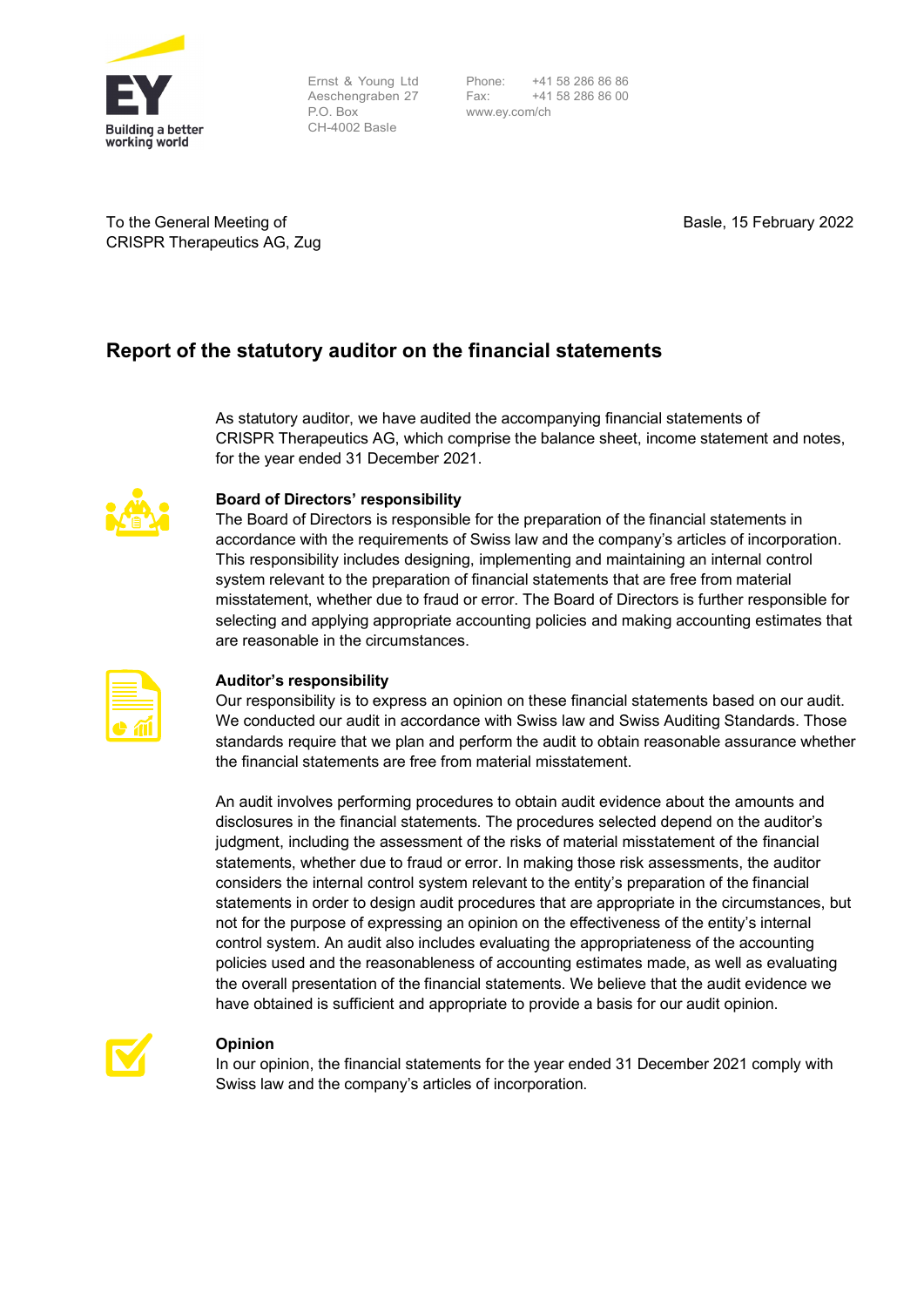



# **Report on key audit matters based on the circular 1/2015 of the Federal Audit Oversight Authority**

Key audit matters are those matters that, in our professional judgment, were of most significance in our audit of the financial statements of the current period. These matters were addressed in the context of our audit of the financial statements as a whole, and in forming our opinion thereon, and we do not provide a separate opinion on these matters. For each matter below, our description of how our audit addressed the matter is provided in that context.

We have fulfilled the responsibilities described in the *Auditor's responsibility* section of our report, including in relation to these matters. Accordingly, our audit included the performance of procedures designed to respond to our assessment of the risks of material misstatement of the financial statements. The results of our audit procedures, including the procedures performed to address the matters below, provide the basis for our audit opinion on the accompanying financial statements.

# **Estimation of Variable Consideration for ongoing Collaboration Agreements**

**Risk** As discussed in Notes "Principles" and "Significant Events" to the financial statements, the Company has multiple ongoing collaboration agreements which include rights to future payments totaling up to \$2.2 billion as of 31 December 2021 that are payable upon the achievement of various developmental, regulatory and commercial milestones related to certain programs under development. These future payments represent variable consideration that is included in the transaction price for these collaboration agreements to the extent that the Company determines it is probable that a significant revenue reversal of cumulative revenue recognized under the contract will not occur. When the Company cannot conclude that it is probable that a significant revenue reversal of cumulative revenue under the contract will not occur, the Company constrains the related variable consideration resulting in its exclusion from the transaction price. The Company's estimation of variable consideration to be constrained impacts the reported amounts of revenue and deferred revenue within the consolidated financial statements.

> In determining the portion of the transaction price to be constrained, management considers the probability and uncertainty of whether the related developmental, regulatory and commercial milestones will be achieved given the nature of clinical development and the stage of the underlying programs. This assessment is performed at each reporting period. In making this evaluation, management considers both internal and external information available including information from industry publications, the stage of development of the underlying programs and other relevant factors. Changes to the constraint of variable consideration can have a material effect on the amount of revenue recognized in the financial reporting period. As a result, auditing the accounting for the application of constraint to variable consideration required complex auditor judgement.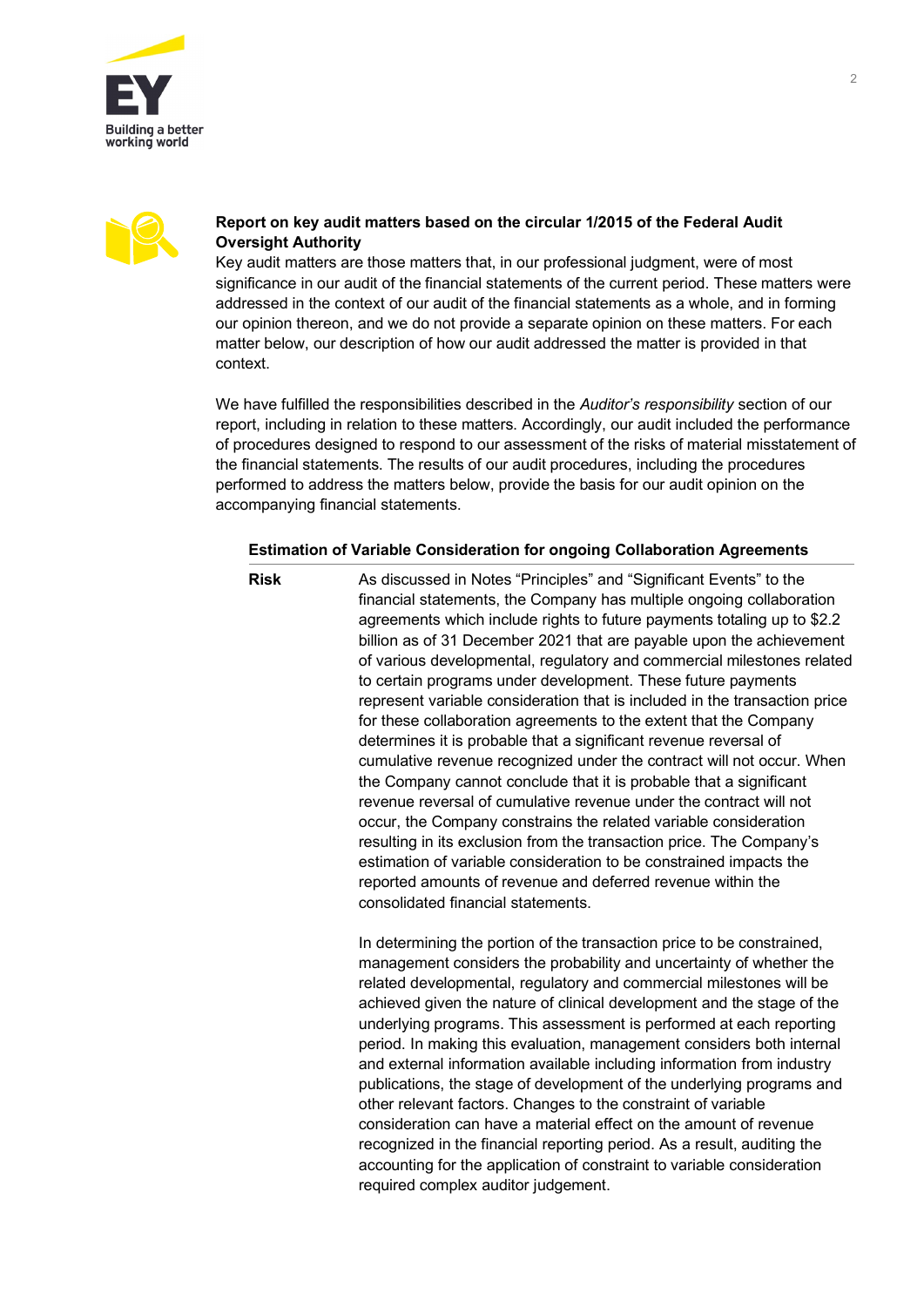

# **Our audit response**

We obtained an understanding, evaluated the design and tested the operating effectiveness of controls over the Company's revenue recognition process. For example, we tested controls over management's estimation of the total transaction price for its collaboration agreements including those related to the application of constraint to variable consideration associated with future developmental, regulatory and commercial milestones.

To audit the Company's judgements related to the application of constraint to variable consideration, we performed audit procedures that included, among others, evaluating the Company's judgements related to the probability of achieving the related future developmental, regulatory and commercial milestones. To evaluate the Company's estimated probability of achieving developmental, regulatory and commercial milestones, we considered the nature of clinical development and the stage of development of the underlying programs in relation to relevant external data and compared the probabilities of achieving the milestones to current industry trends and available information from other guideline companies within the same industry and other relevant factors. We also discussed the probability of achieving the milestones in relation to each program's phase of development with the Company's research and development managers. Our audit procedures did not lead to any reservations regarding the estimation of Variable Consideration for ongoing Collaboration Agreements.

# **Revenue Recognition for Collaboration and Joint Development Agreement with Vertex Pharmaceuticals Incorporated**

**Risk** As discussed in Notes "Principles" and "Significant Events" to the financial statements, on 16 April 2021 the Company entered into an amendment to its joint development agreement with Vertex Pharmaceuticals Inc., referred to as the "A&R Vertex JDCA", which resulted in a payment of \$900 million and the recognition of \$900 million of revenue by the Company for the year ended 31 December 2021. Accounting for the A&R Vertex JDCA required the Company to make certain significant judgements, including the determination of the standalone selling price of an identified performance obligation. The estimated standalone selling price for an identified performance obligation reflect management's assumptions regarding probability weighted projected discounted cash flows for an underlying collaboration development program. The estimated standalone selling price was sensitive to changes in certain assumptions within the discounted cash flow model such as the discount rate, and certain assumptions that form the basis of the forecasted cash flows (e.g., price per patient). In developing these assumptions, management considered both internal and external information available including information from other guideline companies within the same industry and other relevant factors. Changes to these assumptions can have a material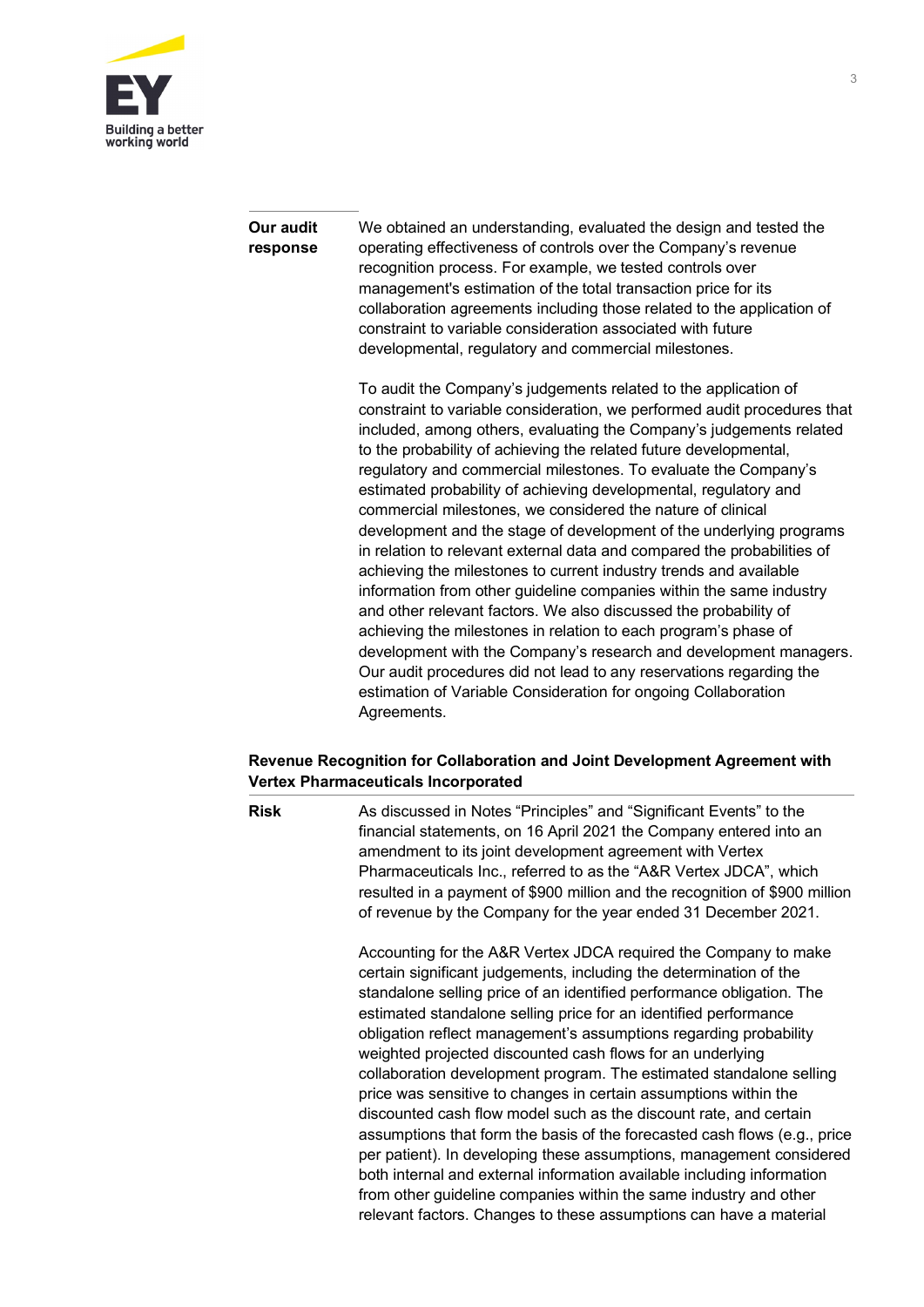

|                       | effect on the estimated standalone selling price of the performance<br>obligation, impacting the amount and timing of revenue recognized. As<br>a result, auditing the estimate of the standalone selling price for an<br>identified performance obligation required especially complex auditor<br>judgement.                                                                                                                                                                                                                                                                                                                                                                                                                                                                                                                                                                                                                                                                                                                                                                                                                                                                                                                                                                                                                                                                                                                                                                                  |
|-----------------------|------------------------------------------------------------------------------------------------------------------------------------------------------------------------------------------------------------------------------------------------------------------------------------------------------------------------------------------------------------------------------------------------------------------------------------------------------------------------------------------------------------------------------------------------------------------------------------------------------------------------------------------------------------------------------------------------------------------------------------------------------------------------------------------------------------------------------------------------------------------------------------------------------------------------------------------------------------------------------------------------------------------------------------------------------------------------------------------------------------------------------------------------------------------------------------------------------------------------------------------------------------------------------------------------------------------------------------------------------------------------------------------------------------------------------------------------------------------------------------------------|
| Our audit<br>response | We obtained an understanding, evaluated the design and tested the<br>operating effectiveness of controls over the Company's revenue<br>recognition process. For example, we tested controls over<br>management's process to determine the significant assumptions<br>described above with respect to the estimation of the standalone selling<br>price of a performance obligation.                                                                                                                                                                                                                                                                                                                                                                                                                                                                                                                                                                                                                                                                                                                                                                                                                                                                                                                                                                                                                                                                                                            |
|                       | To audit the Company's revenue recognition related to the A&R Vertex<br>JDCA, we performed audit procedures that included, among others,<br>evaluating management's estimate of the standalone selling price of an<br>identified performance obligation. For example, we evaluated the<br>probability weighted projected discounted cash flow assumptions used<br>by the Company in developing the estimated standalone selling price by<br>comparing the significant assumptions described above to current<br>industry trends using available information from other guideline<br>companies within the same industry and other relevant factors. We also<br>performed a sensitivity analysis of the significant assumptions to<br>evaluate the impact that the change in the estimated standalone selling<br>price of an identified performance obligation resulting from changes in<br>the significant assumptions would have on the amount and timing of<br>revenue recognized during the period. We involved our valuation<br>professionals to assist in the assessment of the estimation methodology<br>and the significant valuation assumptions used in determining the<br>estimated standalone selling price of an identified performance<br>obligation. Our audit procedures did not lead to any reservations<br>regarding the accounting treatment of the revenue recognition for the<br>Collaboration and Joint Development Agreement with Vertex<br>Pharmaceuticals Incorporated. |



# **Report on other legal requirements**

We confirm that we meet the legal requirements on licensing according to the Auditor Oversight Act (AOA) and independence (article 728 CO and article 11 AOA) and that there are no circumstances incompatible with our independence.

In accordance with article 728a para. 1 item 3 CO and Swiss Auditing Standard 890, we confirm that an internal control system exists, which has been designed for the preparation of financial statements according to the instructions of the Board of Directors.

We further confirm that the proposed appropriation of available earnings complies with Swiss law and the company's articles of incorporation. We recommend that the financial statements submitted to you be approved.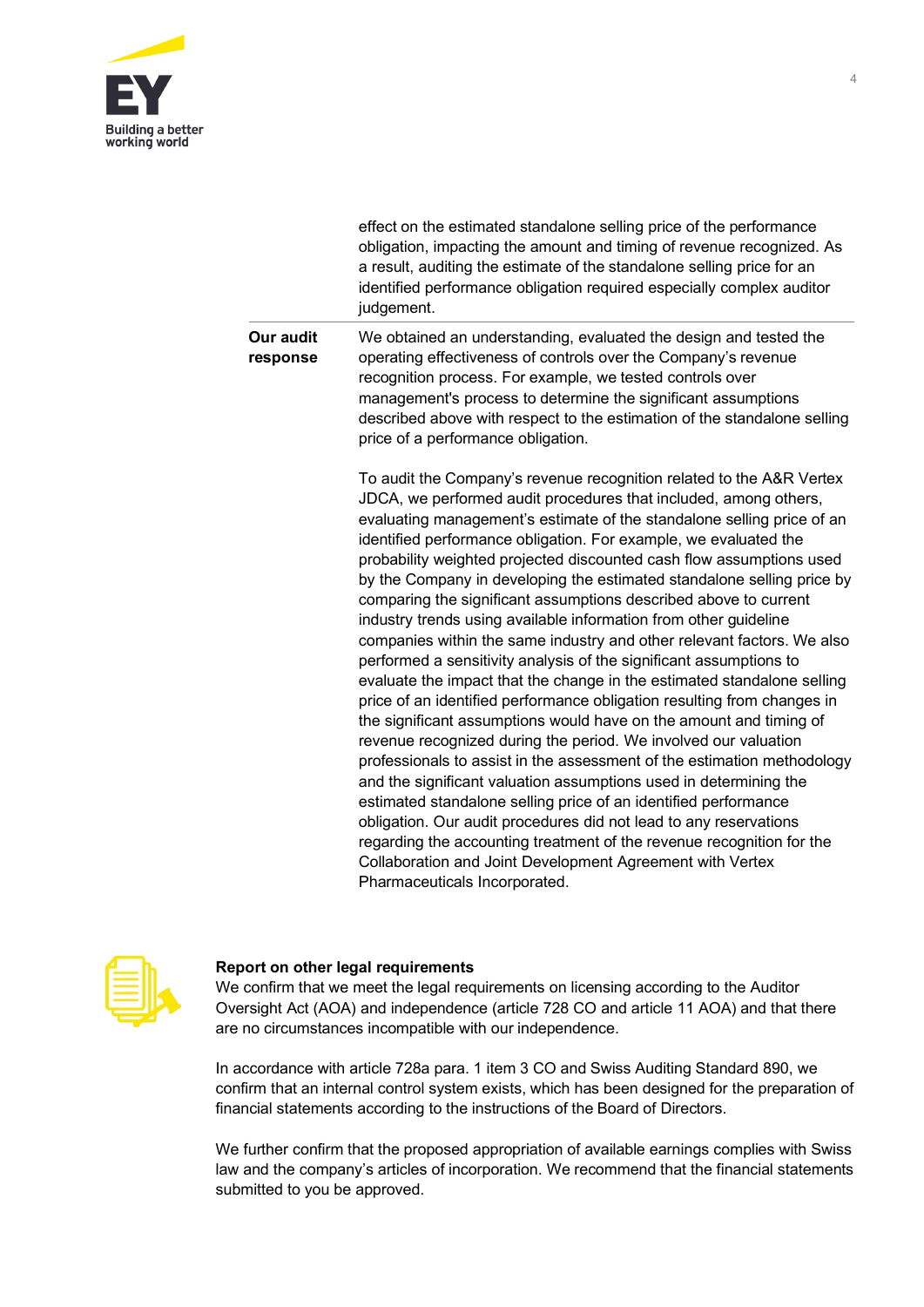

# Ernst & Young Ltd



(Auditor in charge)



Faidra Ekati Lygerou (Qualified Signature)

Licensed audit expert **CERTIFIED EXECUTES** Certified Auditor Accountant (Greece)

# **Enclosures**

- **Financial statements (balance sheet, income statement and notes)**
- $\blacktriangleright$  Proposal regarding the appropriation of available earnings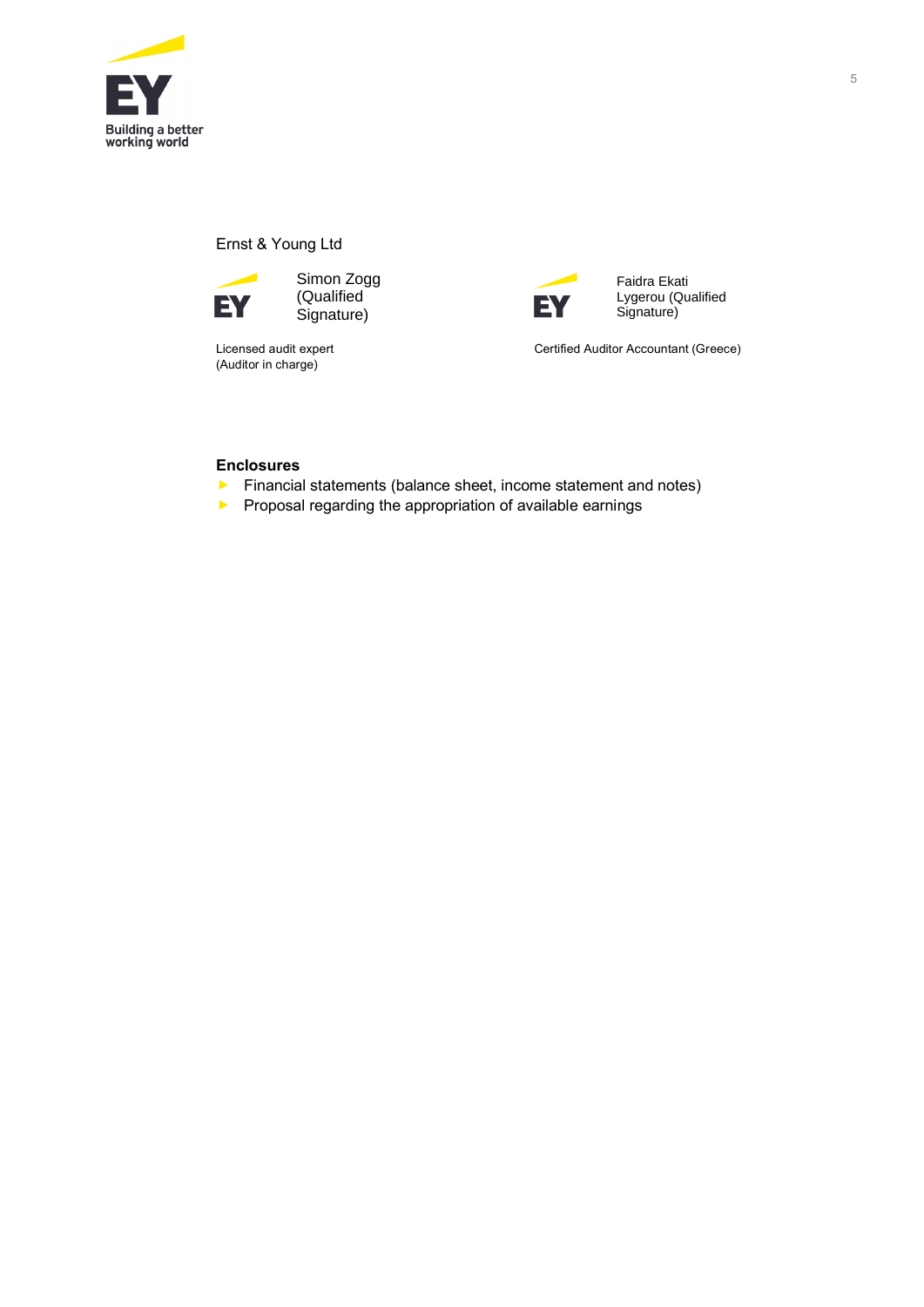# **Index**

Financial Statements

[Income Statement for the years ended 31 December 2021 and 2020](#page-7-0) [Balance Sheet for the years ended 31 December 2021 and 2020](#page-8-0) [Notes to Financial Statements for the years ended 31 December 2021 and 2020](#page-12-0).

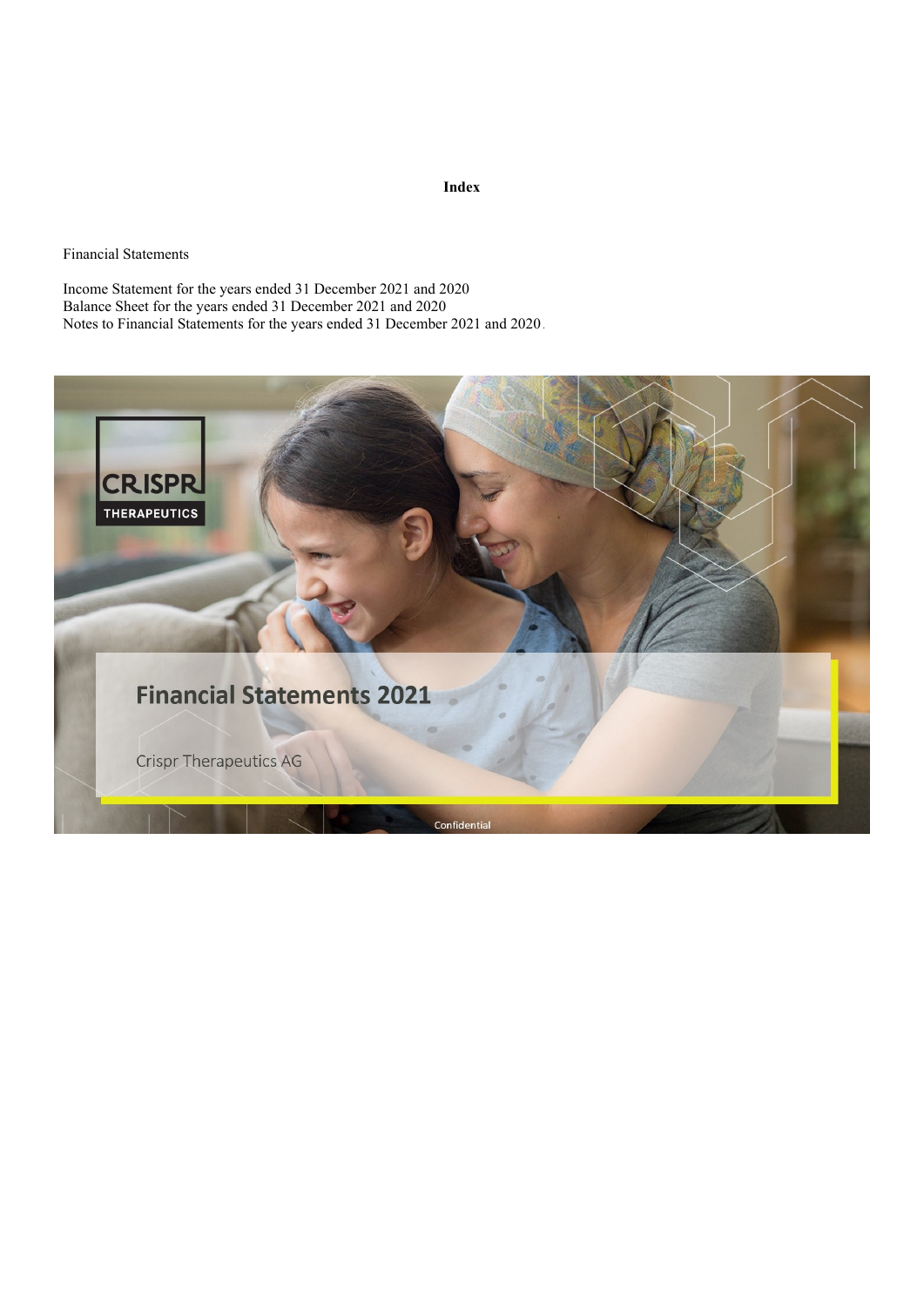## <span id="page-7-0"></span>**Income Statement**

For the year ended 31 December

|                                                   |              | 2021            | 2020            | 2021 <sup>1</sup> | 2020 <sup>2</sup> |
|---------------------------------------------------|--------------|-----------------|-----------------|-------------------|-------------------|
|                                                   |              | <b>USD</b>      | <b>USD</b>      | <b>CHF</b>        | <b>CHF</b>        |
| <b>Operating income</b>                           | <b>Notes</b> |                 |                 |                   |                   |
| Collaboration revenue                             |              | 913,081,567     | 542,576         | 843,084,734       | 483,338           |
| <b>Total net revenue</b>                          |              | 913,081,567     | 542,576         | 843,084,734       | 483,338           |
| <b>Operating expenses</b>                         |              |                 |                 |                   |                   |
| Research and development                          |              | (109, 950, 891) | (33,674,364)    | (101, 522, 056)   | (29,997,797)      |
| Operating expenses from subsidiaries              | 10           | (447, 977, 813) | (314, 987, 187) | (413, 635, 834)   | (280, 596, 886)   |
| Personnel expenses                                |              | (1,139,009)     | (30,981,384)    | (1,051,692)       | (27, 598, 836)    |
| Other operating expenses                          |              | (35,911,236)    | (39,064,606)    | (33, 158, 281)    | (34,799,532)      |
| <b>Total operating expenses</b>                   |              | (594, 978, 949) | (418, 707, 541) | (549, 367, 863)   | (372,993,052)     |
| <b>Total operating result</b>                     |              | 318, 102, 618   | (418, 164, 965) | 293,716,871       | (372, 509, 714)   |
| Financial income                                  | 2            | 14, 149, 235    | 8,554,851       | 13,064,555        | 7,620,832         |
| Gain/(loss) on investments                        |              | (1,222,822)     | (858, 267)      | (1,129,081)       | (764, 561)        |
| Financing expenses                                |              | (3,955,257)     | (36, 221, 927)  | (3,652,047)       | (32, 267, 217)    |
| Foreign exchange gain/(loss), net                 |              | (300, 955)      | (431, 018)      | (277, 884)        | (383,960)         |
| Income/(Loss) before and after taxes for the year |              | 326,772,819     | (447, 121, 326) | 301,722,415       | (398, 304, 620)   |

The accompanying notes form an integral part of the financial statements.

<sup>1</sup> 2021 amounts shown in CHF are indicative and have been converted from USD at an exchange rate of CHF 0.92334 to USD 1 converted at Swiss tax spot rate of 31 December 2021.

<sup>2</sup> 2020 amounts shown in CHF are indicative and have been converted from USD at an exchange rate of CHF 0.89082 to USD 1 converted at Swiss tax spot rate of 31 December 2020.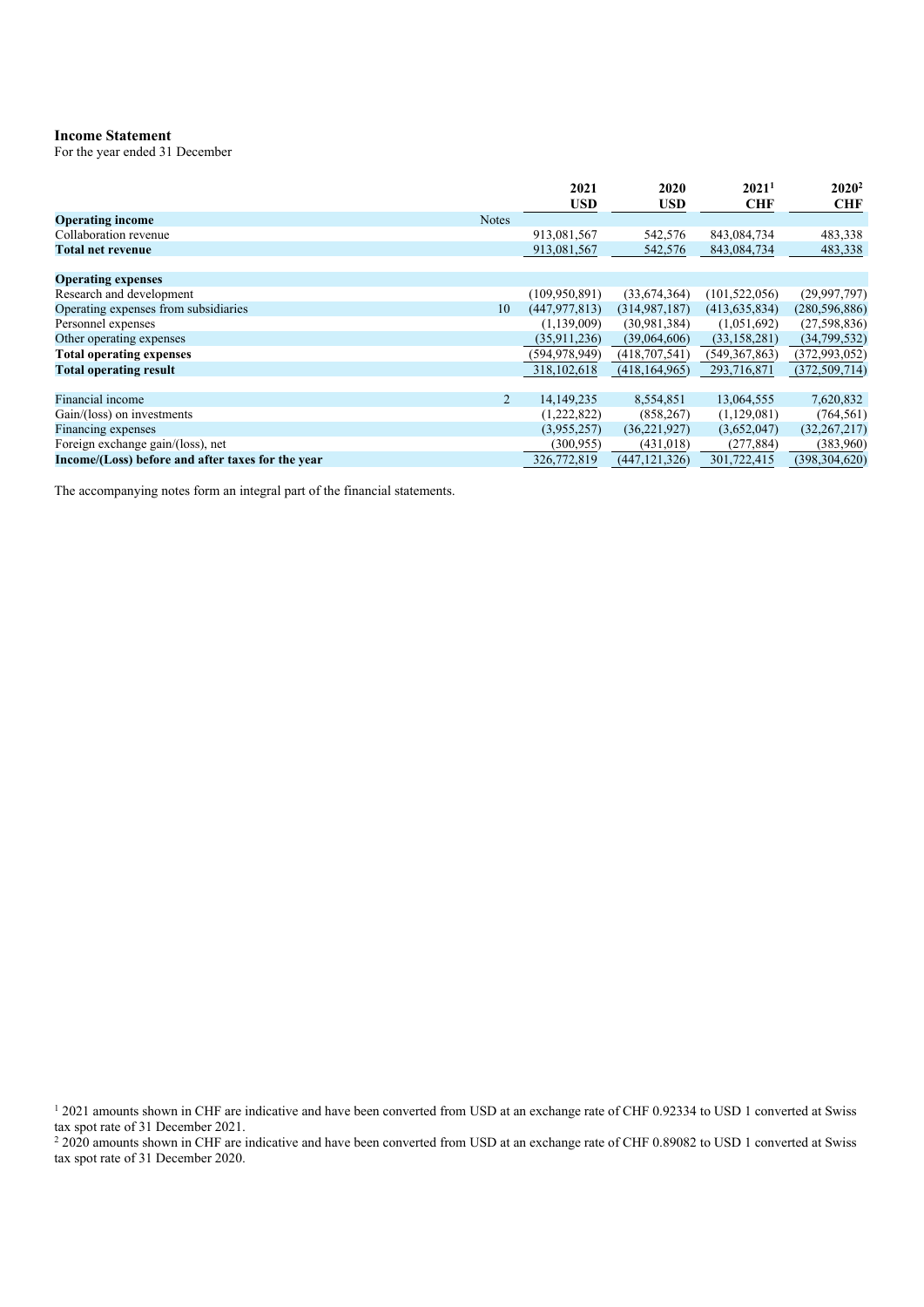## <span id="page-8-0"></span>**Balance Sheet**

For the year ended 31 December

|                                  |                | 2021<br><b>USD</b> | 2020<br><b>USD</b> | 2021 <sup>3</sup><br><b>CHF</b> | 2020 <sup>4</sup><br><b>CHF</b> |
|----------------------------------|----------------|--------------------|--------------------|---------------------------------|---------------------------------|
| <b>Assets</b>                    | <b>Notes</b>   |                    |                    |                                 |                                 |
|                                  |                |                    |                    |                                 |                                 |
| <b>Current assets</b>            |                |                    |                    |                                 |                                 |
| Cash and cash equivalents        |                | 613,068,650        | 741,377,713        | 566,070,808                     | 660,434,094                     |
| Other receivables subsidiaries   |                | 3,391,858          | 1,991,810          | 3,131,838                       | 1,774,344                       |
| Other current assets             | 3              | 1,411,820          | 3,554,284          | 1,303,590                       | 3,166,227                       |
| Accrued but not-invoiced revenue | $\overline{4}$ | 8,513,774          | 10,910,994         | 7,861,108                       | 9,719,732                       |
| Prepaid expenses                 | 5              | 11,050,629         | 6,960,780          | 10,203,488                      | 6,200,802                       |
| <b>Total current assets</b>      |                | 637,436,732        | 764,795,581        | 588,570,832                     | 681,295,199                     |
|                                  |                |                    |                    |                                 |                                 |
| <b>Non-current assets</b>        |                |                    |                    |                                 |                                 |
| Long term loan to subsidiary     | 11             | 1,805,702,337      | 936,620,830        | 1,667,277,196                   | 834, 360, 568                   |
| Investments in shareholdings     |                | 26,824,427         | 27,934,951         | 24,768,067                      | 24,885,013                      |
| Fixed assets                     |                | 1,339,306          | 370,708            | 1,236,635                       | 330,234                         |
| Intangible assets                |                |                    |                    |                                 |                                 |
| Total non-current assets         |                | 1,833,866,071      | 964,926,490        | 1,693,281,898                   | 859,575,816                     |
| <b>Total Assets</b>              |                | 2,471,302,803      | 1,729,722,071      | 2,281,852,730                   | 1,540,871,015                   |

The accompanying notes form an integral part of the financial statements.

<sup>&</sup>lt;sup>3</sup>2021 amounts shown in CHF are indicative and have been converted from USD at an exchange rate of CHF 0.92334 to USD 1 converted at Swiss tax spot rate of 31 December 2021.

<sup>4</sup>2020 amounts shown in CHF are indicative and have been converted from USD at an exchange rate of CHF 0.89082 to USD 1 converted at Swiss tax spot rate of 31 December 2020.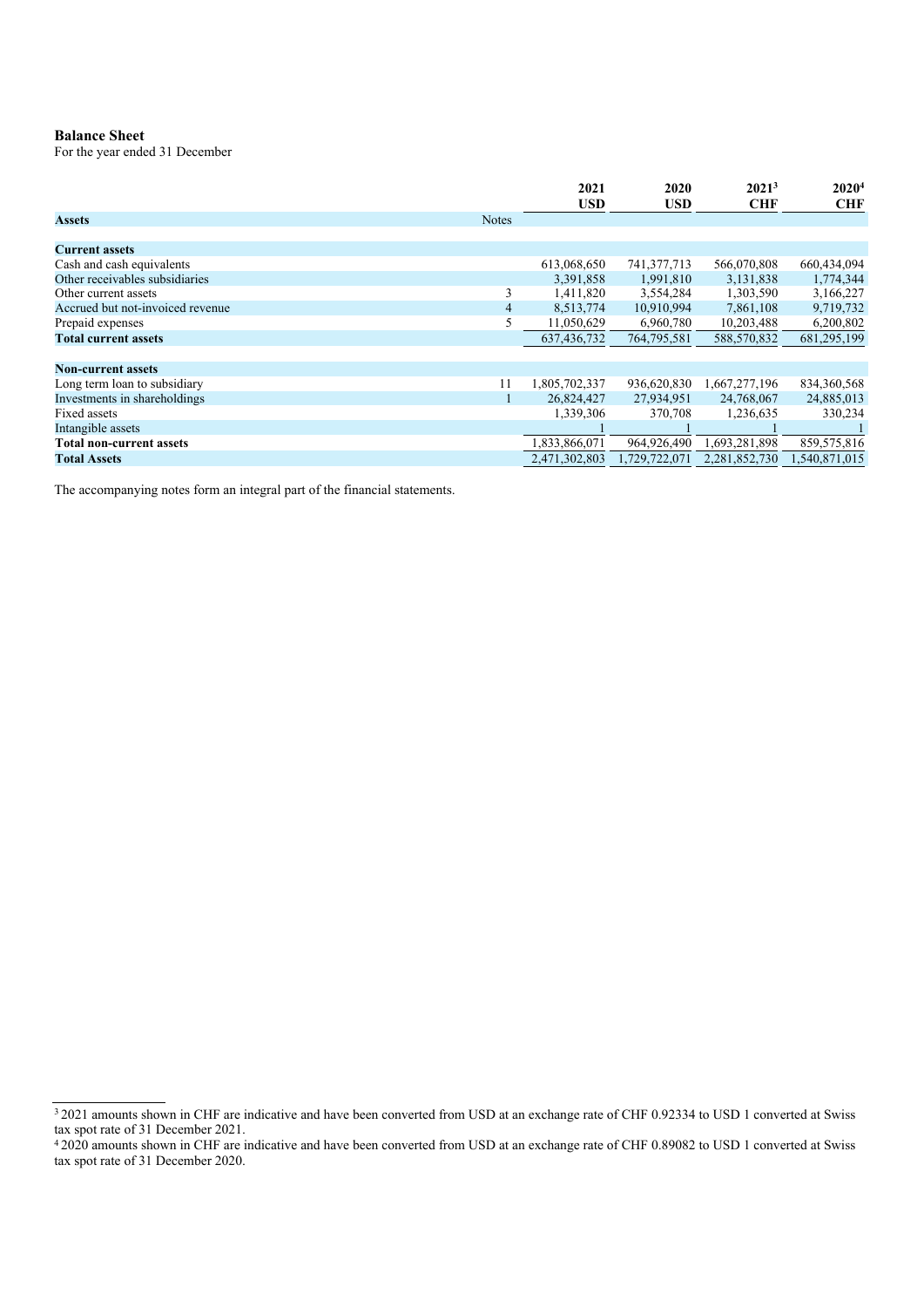## **Balance Sheet**

For the year ended 31 December

|                                                    |                | 2021<br><b>USD</b> | 2020<br><b>USD</b> | 2021 <sup>3</sup><br><b>CHF</b> | 2020 <sup>4</sup><br><b>CHF</b> |
|----------------------------------------------------|----------------|--------------------|--------------------|---------------------------------|---------------------------------|
| <b>Liabilities</b>                                 | <b>Notes</b>   |                    |                    |                                 |                                 |
| <b>Current liabilities</b>                         |                |                    |                    |                                 |                                 |
| Trade accounts payable                             |                | 4,356,189          | 2,598,702          | 4,022,243                       | 2,314,976                       |
| Current payables to subsidiaries                   |                | 27,437,485         | 32,492,850         | 25,334,128                      | 28,945,281                      |
| Other current non-interest bearing liabilities     | 6              | 857,190            | 20,433,907         | 791,478                         | 18,202,933                      |
| Accrued expenses                                   | $\overline{7}$ | 48,449,197         | 17,473,267         | 44,735,082                      | 15,565,536                      |
| Deferred revenue current                           | 9              |                    | 417,105            |                                 | 371,565                         |
| <b>Total current liabilities</b>                   |                | 81.100.061         | 73,415,831         | 74,882,930                      | 65,400,291                      |
| <b>Non-current liabilities</b>                     |                |                    |                    |                                 |                                 |
| Deferred revenue non-current                       | 9              | 12,323,473         | 11,775,618         | 11,378,756                      | 10,489,957                      |
| Other non-interest bearing non-current liabilities | 8              | 4,853,932          | 6,566,236          | 4,481,830                       | 5,849,334                       |
| <b>Total non-current liabilities</b>               |                | 17,177,405         | 18,341,854         | 15,860,585                      | 16,339,291                      |
| <b>Total liabilities</b>                           |                | 98,277,466         | 91,757,685         | 90,743,515                      | 81,739,582                      |
| <b>Equity</b>                                      |                |                    |                    |                                 |                                 |
| Share capital                                      |                | 2,563,327          | 2,382,422          | 2,459,700                       | 2,304,615                       |
| <b>Legal capital reserves</b>                      |                |                    |                    |                                 |                                 |
| Capital contribution reserves                      | 18             | 2,662,112,390      | 2,257,050,447      | 2,539,362,119                   | 2,170,647,635                   |
| Other capital reserves                             |                | 90,437,273         | 87,325,681         | 86,615,161                      | 83,809,717                      |
| <b>Total legal capital reserves</b>                |                | 2,752,549,663      | 2,344,376,128      | 2,625,977,280                   | 2,254,457,352                   |
| Revaluation adjustment                             |                |                    |                    | (83,965,911)                    | (142, 610, 223)                 |
| <b>Voluntary retained earnings</b>                 |                |                    |                    |                                 |                                 |
| Loss carried forward                               |                | (708, 648, 299)    | (261, 526, 973)    | (654,883,590)                   | (256, 578, 970)                 |
| Net income/(loss) for the year                     |                | 326,772,819        | (447, 121, 326)    | 301,722,415                     | (398, 304, 620)                 |
| <b>Accumulated losses</b>                          |                | (381, 875, 480)    | (708, 648, 299)    | (353, 161, 175)                 | (654, 883, 590)                 |
| <b>Treasury Shares</b>                             | 17             | (212, 174)         | (145, 865)         | (200, 677)                      | (136, 721)                      |
| <b>Total equity</b>                                |                | 2,373,025,336      | 1,637,964,386      | 2,191,112,949                   | 1,459,131,433                   |
| <b>Total liabilities and equity</b>                |                | 2,471,302,803      | 1,729,722,071      | 2,281,852,730                   | 1,540,871,015                   |

The accompanying notes form an integral part of the financial statements.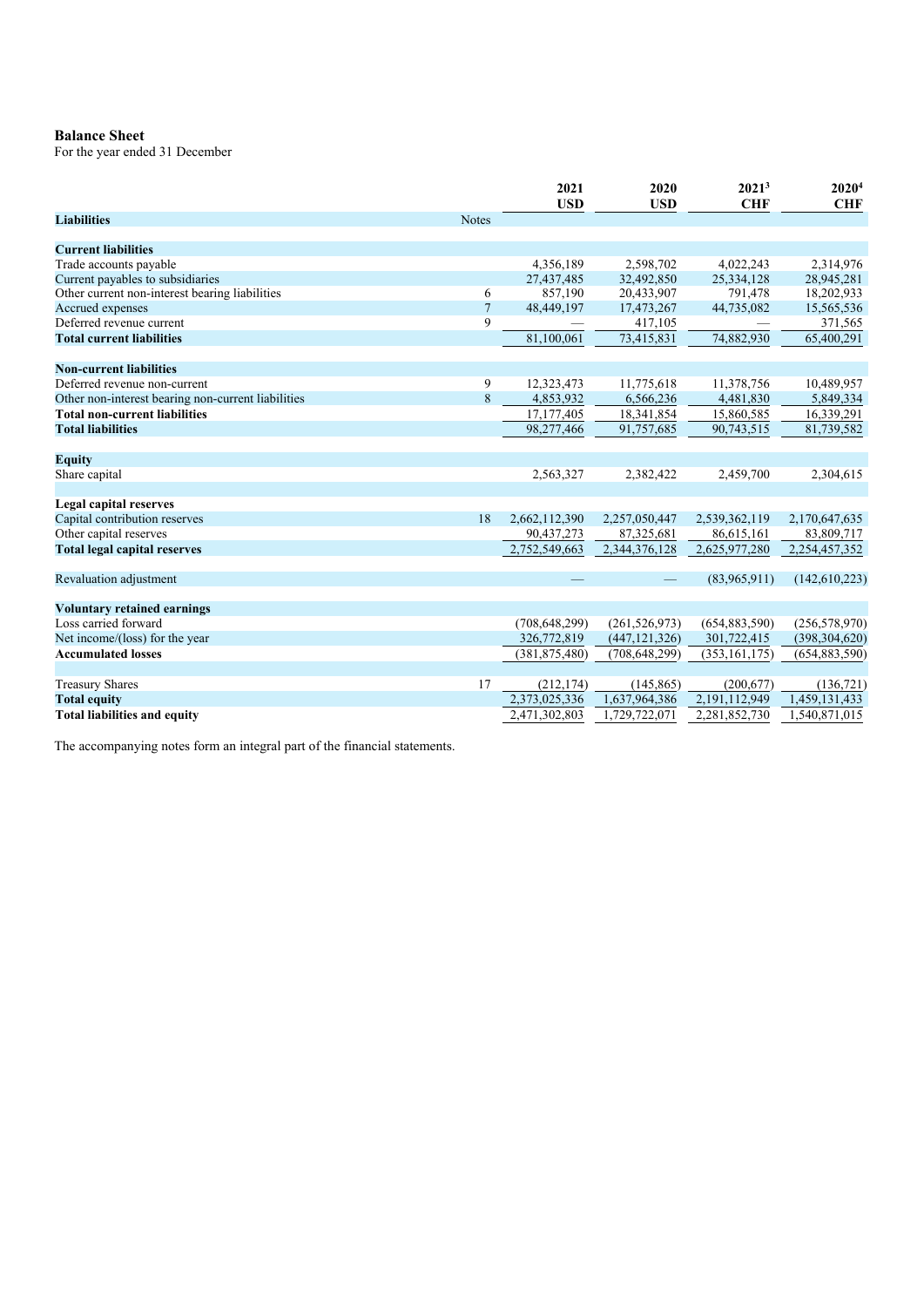## **Notes to the financial statements for the year ended, 31 December 2021 and 2020**

### **Principles**

# **General**

CRISPR Therapeutics AG headquarters are located at Baarerstrasse 14, CH-6300 Zug, the CRISPR Therapeutics AG financial statements were prepared according to the provisions of the Swiss Law on Accounting and Financial Reporting (32nd title of the Swiss Code of Obligations) **("Law")** for listed companies. The financial statements provide a true and fair view of the company's assets, financial position, and results of operations.

The significant accounting and valuation principles applied that are not prescribed by the Law are described below.

In accordance with the Law, the Company has decided to forego presenting additional information on interest- bearing liabilities and audit fees in the notes, as well as a cash flow statement, because it has prepared its consolidated financial statements in accordance with a recognized accounting standard (US GAAP).

#### **Conversion of foreign currency positions**

The accounting records are maintained in United States dollars (USD). All monetary assets and liabilities recognized in foreign currencies are converted into United States dollars (USD) at the exchange rate as of the balance sheet date, with the exception for investments in subsidiaries, which are converted at historical rates.

Realized exchange gains and losses arising from these as well as those from business transactions denominated in foreign currencies are recorded in the income statement. Net unrealized exchange losses are recorded in the income statement; net unrealized gains, however, are deferred within accrued liabilities.

## **Revenue recognition**

In general, the Company's research and collaboration agreements contain the following elements:

- 1. Upfront payments: Realization of upfront payments are allocated to the contractual obligations on a relative value basis.
- 2. Milestone payments: Realization of milestones (a Form of Variable Consideration) follows the method "the single most likely outcome of the contract" (milestones are recognized to the extent that it is "probable that a significant reversal of cumulative revenue recognized will not occur when the uncertainty underlying the variable consideration is resolved", the variable consideration "constraint").
- 3. Royalty income: Royalties are also considered another form of variable consideration. Royalties received in exchange for a license of Intellectual Property (IP) are recognized as revenue at the later of when the sale occurs or when the performance obligation to which the royalty relates has been satisfied.
- 4. Licenses of intellectual property: Licenses can be recognized under "right to access" or "right to use" the Company's Intellectual Property (IP). The determination of whether the license is a right to access IP or a right to use IP depends on its nature. "Functional IP" typically grants a right to use an entity's IP as it exists at a point in time and has significant standalone functionality. "Symbolic IP" provides the customer with a right to access the IP throughout the license period, and its utility is derived from the vendor's past or ongoing activities). Company's IP license agreements fall under functional IP.

#### **Investments in subsidiaries and affiliated companies**

Investments in shareholdings are recorded at acquisition cost less adjustments for impairment of value. The Company evaluates investments in subsidiaries for impairment annually and record an impairment loss when the carrying amount of such assets exceeds the fair value.

#### **Financial assets**

Financial assets are measured at acquisition costs less any adjustments for impairment.

#### **Accounts receivable**

Accounts receivable are reported at their nominal value less any impairments required for business reasons.

#### **Cash and cash equivalents**

Cash and cash equivalents include cash at bank, short-term deposits, and certain investments in money market funds with an original maturity of six months or less. Such current assets are held at nominal value.

#### **Liabilities**

Liabilities are recognized at their nominal value.

#### **Provisions Payables to subsidiaries and affiliated companies/Other liabilities**

These liabilities are carried at nominal value.

#### **Provisions**

Provisions are recognized if there is an obligation based on an event that took place prior to the balance sheet date, the amount and/or due date of which is uncertain but capable of being estimated.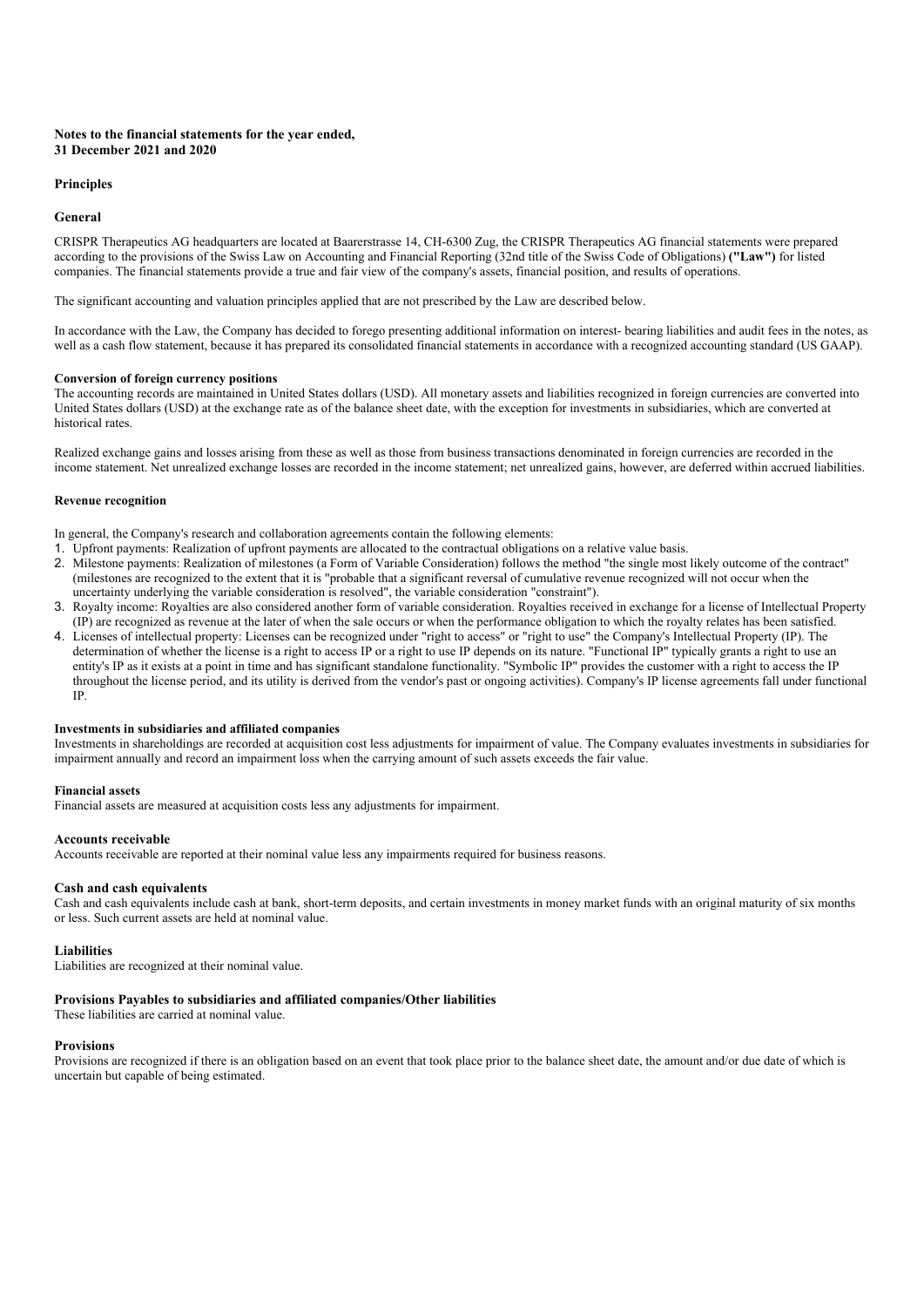#### **Significant events**

#### **Collaboration Agreements:**

On 16 April 2021, the Company and Vertex agreed to amend and restate the JDA and entered into an Amended and Restated Joint Development and Commercialization Agreement, or the "A&R JDCA," pursuant to which the parties agreed to, among other things, (a) adjust the governance structure for the collaboration and adjust the responsibilities of each party thereunder, whereby Vertex shall lead and have all decision making (i.e., control) in relation to the CTX001 program prospectively; (b) adjust the allocation of net profits and net losses between the parties with respect to CTX001 only, which will be allocated 40% to the Company and 60% to Vertex, prospectively; and (c) exclusively license (subject to the Company's reserved rights to conduct certain activities) certain intellectual property rights to Vertex relating to the specified product candidates and products (including CTX001) that may be researched, developed, manufactured and commercialized on a worldwide basis under such agreement. The transaction contemplated by the A&R JDCA closed on 2 June 2021. The Company will provide certain specified transition services to Vertex in connection with the agreement.

In connection with the closing of the transaction contemplated by the A&R JDCA, the Company received a \$900.0 million up-front payment from Vertex. Additionally, the Company is eligible to receive a one-time \$200.0 million milestone payment upon receipt by Vertex of the first marketing approval of the initial product candidate from the U.S. Food and Drug Administration or the European Commission. With respect to CTX001 only, the net profits and net losses, as applicable, incurred under the A&R JDCA through 1 July 2021 in connection with the initial shared product (i.e., CTX001) were shared equally between the Company and Vertex, and beginning 1 July 2021, the net profits and net losses, as applicable, incurred under the A&R JDCA are allocated 40% to the Company and 60% to Vertex.

In June 2019, CRISPR Therapeutics AG entered into a separate strategic collaboration and license agreement (the "CRISPR DMD/DMl Agreement") with Vertex Pharmaceuticals INC, which became effective in July 2019. Pursuant to this agreement, Vertex received an exclusive worldwide license to CRISPR's existing and future intellectual property for Duchenne muscular dystrophy ("DMD") and myotonic dystrophy type 1 ("DMl"). The Company has the option to co-develop and co-commercialize all DMl products globally and forego the milestones and royalties associated with the DMl program.

In the fourth quarter of 2021, the Company successfully completed the work necessary to receive a second milestone of \$12.5 million in connection with a previous collaboration agreement, which was paid in December 2021.

#### **Share Offerings:**

#### *Public Offerings:*

In July 2020, the Company sold 7.4 million common shares through an underwritten public offering (inclusive of shares sold pursuant to the exercise of the underwriters' option to purchase additional shares) at a public offering price of \$70.00 per share for aggregate net proceeds of \$489.7 million, which were net of equity issuance costs of \$27.6 million. Additional equity issuance costs of \$4.9 million for stamp taxes were payable as of 31 December 2020.

#### *At-the-Market Offerings*

In December 2020, in connection with the August 2019 Sales Agreement, the Company filed a prospectus supplement with the SEC to offer and sell, from time to time, common shares having aggregate gross proceeds of up to \$350.0 million, or the 2020 ATM. During the year ended 31 December 2020, the Company issued and sold an aggregate of 1.8 million common shares under the 2020 ATM at an average price of \$169.57 per share for aggregate proceeds of \$298.0 million, which were net of equity issuance costs of \$4.5 million. Additional equity issuance costs for stamp taxes related to shares sold in 2020 related to the 2019 and 2020 ATM were \$4.9 million, of which \$4.0 million was payable as of 31 December 2020.

In January 2021, the Company issued and sold under the 2020 ATM an aggregate of 0.3 million common shares at an average price of \$162.46 per share with aggregate proceeds of \$46.7 million, which were net of equity issuance costs of \$0.7 million. An additional \$0.5 million of stamp taxes on this amount was paid in 2021.

In January 2021, in connection with the August 2019 Sales Agreement, the Company filed a prospectus supplement with the SEC to offer and sell, from time to time, common shares having aggregate gross proceeds of up to \$600.0 million, or the 2021 ATM. As of 31 December 2021, the Company has issued and sold an aggregate of 1.1 million common shares under the 2021 ATM at an average price of \$169.82 per share for aggregate proceeds of \$177.8 million, which were net of equity issuance costs of \$2.4 million. An additional \$1.8 million of stamp taxes on this amount was paid in 2021.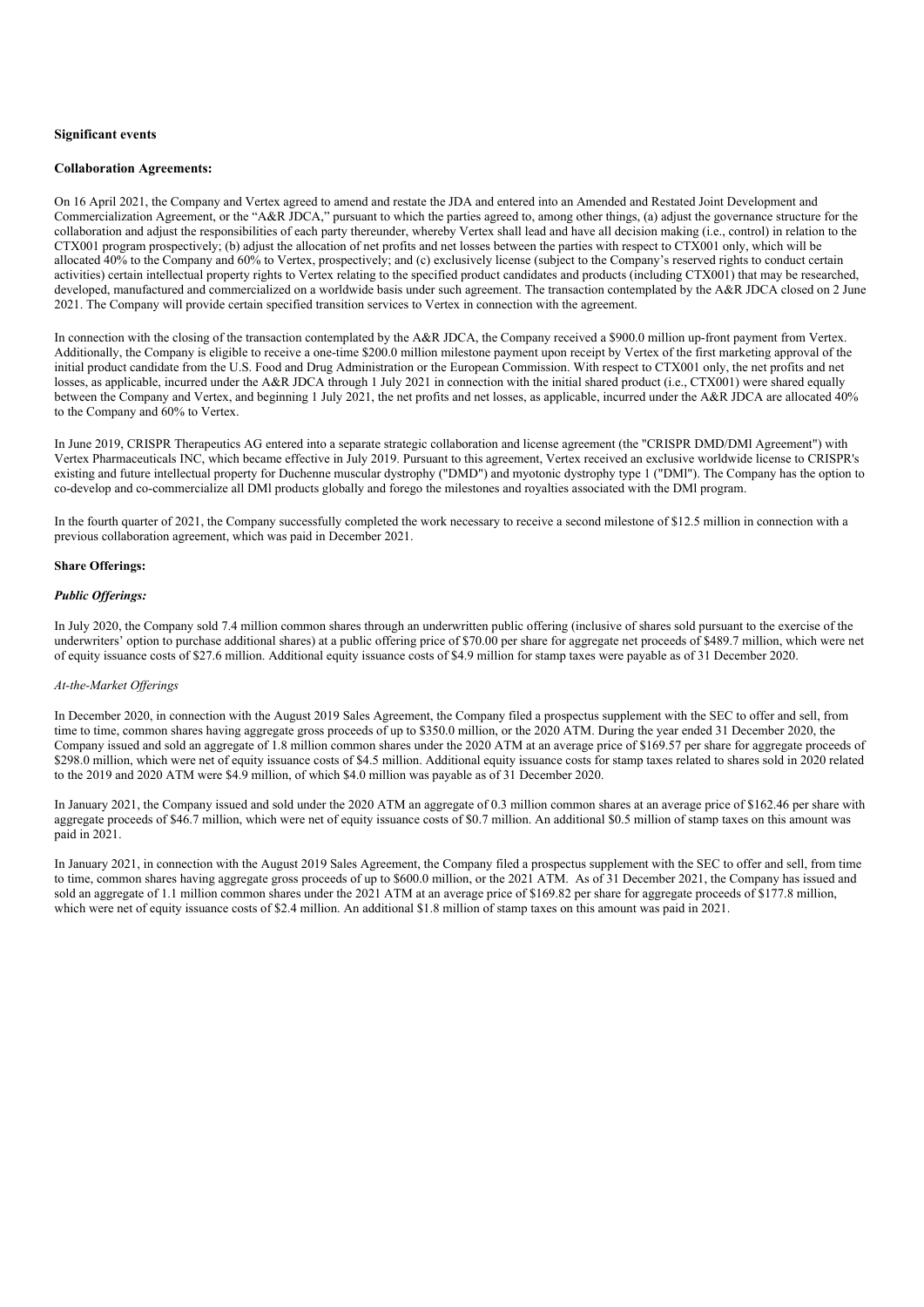# <span id="page-12-0"></span>**Notes to the financial statements**

# **Note 1.**

**Direct investments in shareholdings**

|                                                              | 31.12.2021<br><b>USD</b> | 31.12.2020<br><b>USD</b> | 31.12.20215<br><b>CHF</b> | 31.12.20206<br><b>CHF</b> |
|--------------------------------------------------------------|--------------------------|--------------------------|---------------------------|---------------------------|
| <b>CRISPR Therapeutics Ltd., London, GB Research and</b>     |                          |                          |                           |                           |
| experimental development of biotechnology Share              |                          |                          |                           |                           |
| capital GBP 1, share in capital and voting rights: 100%      |                          |                          |                           |                           |
| CRISPR Therapeutics Inc., Cambridge, USA Research            |                          |                          |                           |                           |
| and experimental development of biotechnology Share          |                          |                          |                           |                           |
| capital USD 1, share in capital and voting rights: 100%      | 12,000,001               | 12,000,001               | 11,080,081                | 10,689,841                |
| <b>TRACR Hematology Ltd., London, GB Research and</b>        |                          |                          |                           |                           |
| experimental development of biotechnology Share              |                          |                          |                           |                           |
| capital EUR 10'000, share in capital and voting rights: 100% | 60,877                   | 60,877                   | 56,210                    | 54,230                    |
| CTX Financing GmbH, Zug, CH, share capital CHF               |                          |                          |                           |                           |
| 20'000, share in capital and voting rights: 100%             | 344,637                  | 232,339                  | 318,217                   | 206,972                   |
| StrideBio, LLC, Durham, USA, Series A 256,173 shares         |                          |                          |                           |                           |
| and voting rights: preferred stock                           | 500,000                  | 500,000                  | 461,670                   | 445,410                   |
| Casebia Therapeutics LLP, London, GB Research and            |                          |                          |                           |                           |
| experimental development of biotechnology partnership: 99%   | 13,918,911               | 15, 141, 733             | 12,851,887                | 13,488,559                |
| Total                                                        | 26,824,427               | 27,934,951               | 24,768,067                | 24,885,013                |

<sup>&</sup>lt;sup>5</sup> 2021 amounts shown in CHF are indicative and have been converted from USD at an exchange rate of CHF 0.92334 to USD 1 converted at Swiss tax spot rate of 31 December 2021.

<sup>6</sup>2020 amounts shown in CHF are indicative and have been converted from USD at an exchange rate of CHF 0.89082 to USD 1 converted at Swiss tax spot rate of 31 December 2020.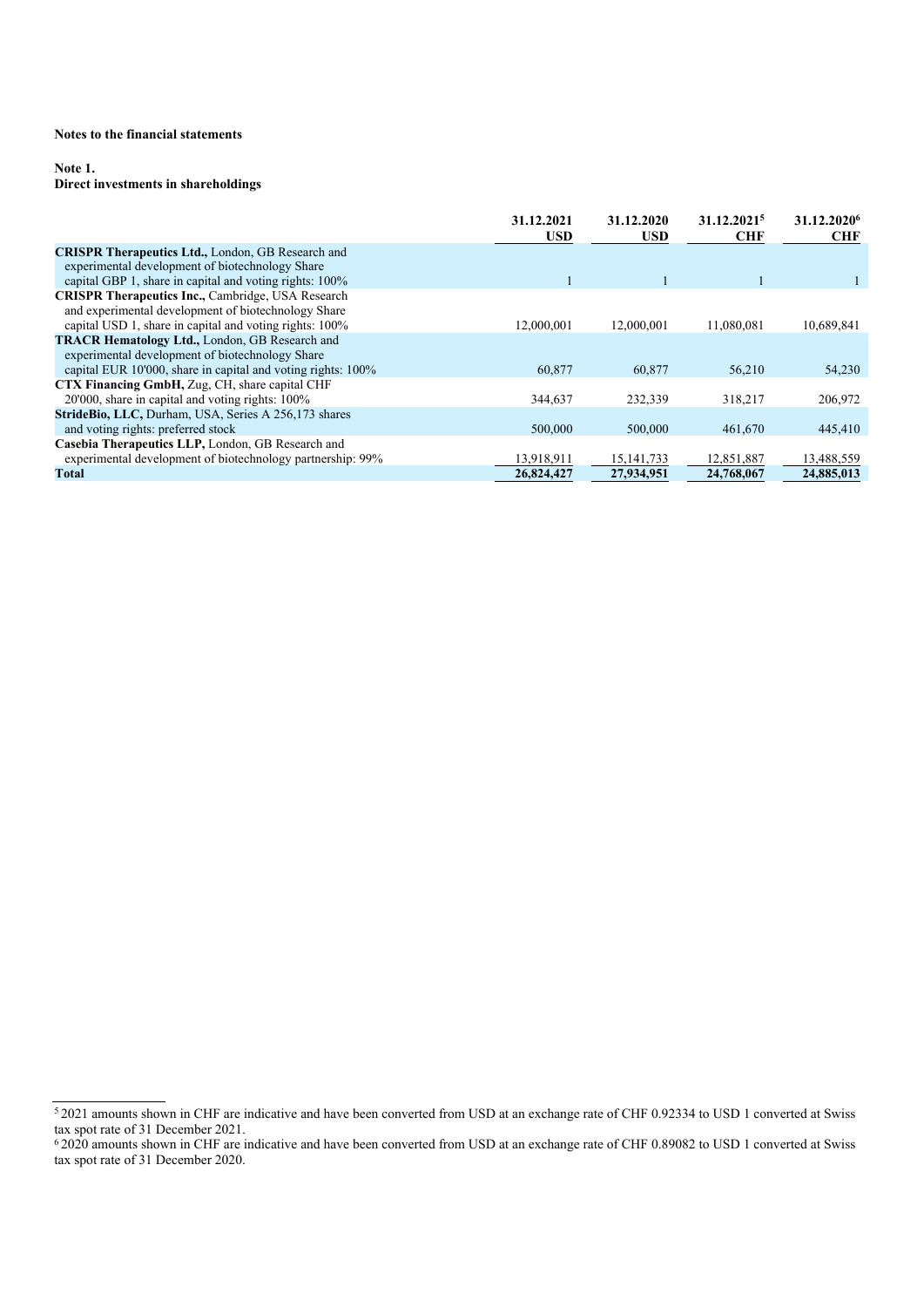## **Note 2. Financial income**

|                                             | 31.12.2021  | 31.12.2020               | 31.12.20215 | 31.12.20206                   |
|---------------------------------------------|-------------|--------------------------|-------------|-------------------------------|
|                                             | <b>USD</b>  | <b>USD</b>               | <b>CHF</b>  | <b>CHF</b>                    |
| Income from short-term investments          | 1,763,567   | 9,298,545                | 1,628,372   | 8,283,330                     |
| Unrealized loss from short-term investments | (1,273,193) | (3,481,129)              | (1,175,590) | (3,101,059)                   |
| Realized gain on sale of treasury stock     | 188,602     | 1,152,418                | 174,143     | 1,026,597                     |
| Other interest income                       | 716,087     |                          | 661,192     |                               |
| Other interest revenues                     | 4,044,177   | $\overline{\phantom{a}}$ | 3,734,151   | $\overbrace{\phantom{aaaaa}}$ |
| Other interest expenses                     | (25.977)    | (12,108)                 | (23,985)    | (10, 786)                     |
| Other financial expenses                    | (73, 536)   | (23,705)                 | (67,898)    | (21, 117)                     |
| Intercompany interest income                | 8,809,507   | 1,620,830                | 8, 134, 170 | 1,443,868                     |
| <b>Total</b>                                | 14,149,235  | 8,554,851                | 13,064,555  | 7,620,832                     |

# **Note 3.**

**Other current assets**

|                                    | 31.12.2021<br><b>USD</b> | 31.12.2020<br><b>USD</b> | 31.12.20215<br><b>CHF</b>     | 31.12.20206<br><b>CHF</b> |
|------------------------------------|--------------------------|--------------------------|-------------------------------|---------------------------|
| Blocked bank account balance       |                          | 118,922                  | $\overbrace{\phantom{aaaaa}}$ | 105,938                   |
| VAT Receivables                    | 131,836                  | 161,468                  | 121.729                       | 143,839                   |
| Social Security                    | (10, 582)                | 8,178                    | (9,771)                       | 7,285                     |
| Revenue receivable                 | 152,335                  |                          | 140,657                       | $\overline{\phantom{m}}$  |
| Withholding tax receivable         | 617,248                  | 3,254,491                | 569,930                       | 2,899,166                 |
| Retainer for rent                  | 11.224                   | 11.224                   | 10,364                        | 9.999                     |
| Other assets transferred to Vertex | 509,759                  |                          | 470,681                       |                           |
| <b>Total</b>                       | 1,411,820                | 3,554,284                | 1,303,590                     | 3,166,227                 |

## **Note 4.**

**Accrued but not-invoiced revenue**

|                                                 | 31.12.2021 | 31.12.2020 | 31.12.20215 | 31.12.2020 <sup>6</sup> |
|-------------------------------------------------|------------|------------|-------------|-------------------------|
|                                                 | USD        | USD        | CHF         | CHF                     |
| Vertex Pharmaceuticals INC, unbilled expenses   | 152.987    | 143.598    | 141.259     | 127.920                 |
| Vertex Pharmaceuticals (Europe) Ltd. cost-share | 8.360.787  | 10.767.396 | 7.719.849   | 9.591.812               |
| <b>Total</b>                                    | 8,513,774  | 10.910.994 | 7.861.108   | 9,719,732               |

# **Note 5.**

**Prepaid expenses**

|                                         | 31.12.2021 | 31.12.2020 | 31.12.20215 | 31.12.20206 |
|-----------------------------------------|------------|------------|-------------|-------------|
|                                         | <b>USD</b> | <b>USD</b> | <b>CHF</b>  | <b>CHF</b>  |
| Prepaid manufacturing passthrough costs | 599.208    | 2,394,989  | 553,273     | 2,133,505   |
| Manufacturing rooms reservation fees    | 5,802,823  | 1,359,979  | 5,357,979   | 1,211,496   |
| Project Initiation Fees and Deposit     |            | 37,500     |             | 33,406      |
| Prepaid license fees                    | 4,563,611  | 3,076,121  | 4,213,765   | 2,740,270   |
| Insurance                               | 84,986     | 92,191     | 78,471      | 82,125      |
| <b>Total</b>                            | 11,050,629 | 6,960,780  | 10.203.488  | 6,200,802   |

**Note 6. Other current liabilities**

|                            | 31.12.2021 | 31.12.2020 | 31.12.20215 | 31.12.2020 <sup>6</sup> |
|----------------------------|------------|------------|-------------|-------------------------|
|                            | <b>USD</b> | <b>USD</b> | <b>CHF</b>  | <b>CHF</b>              |
| Credit card payables       | 4,831      | 3,450      | 4,461       | 3,073                   |
| Social securities          | 76,559     | 3.044.037  | 70.690      | 2,711,689               |
| Source tax payables        | 20,313     | 18,412     | 18,755      | 16,402                  |
| Capital and Stamp taxes    | 735.051    | 10,153,720 | 678,702     | 9,045,137               |
| <b>Research Obligation</b> | 20,436     | 7,214,288  | 18,869      | 6,426,632               |
| <b>Total</b>               | 857,190    | 20,433,907 | 791,478     | 18,202,933              |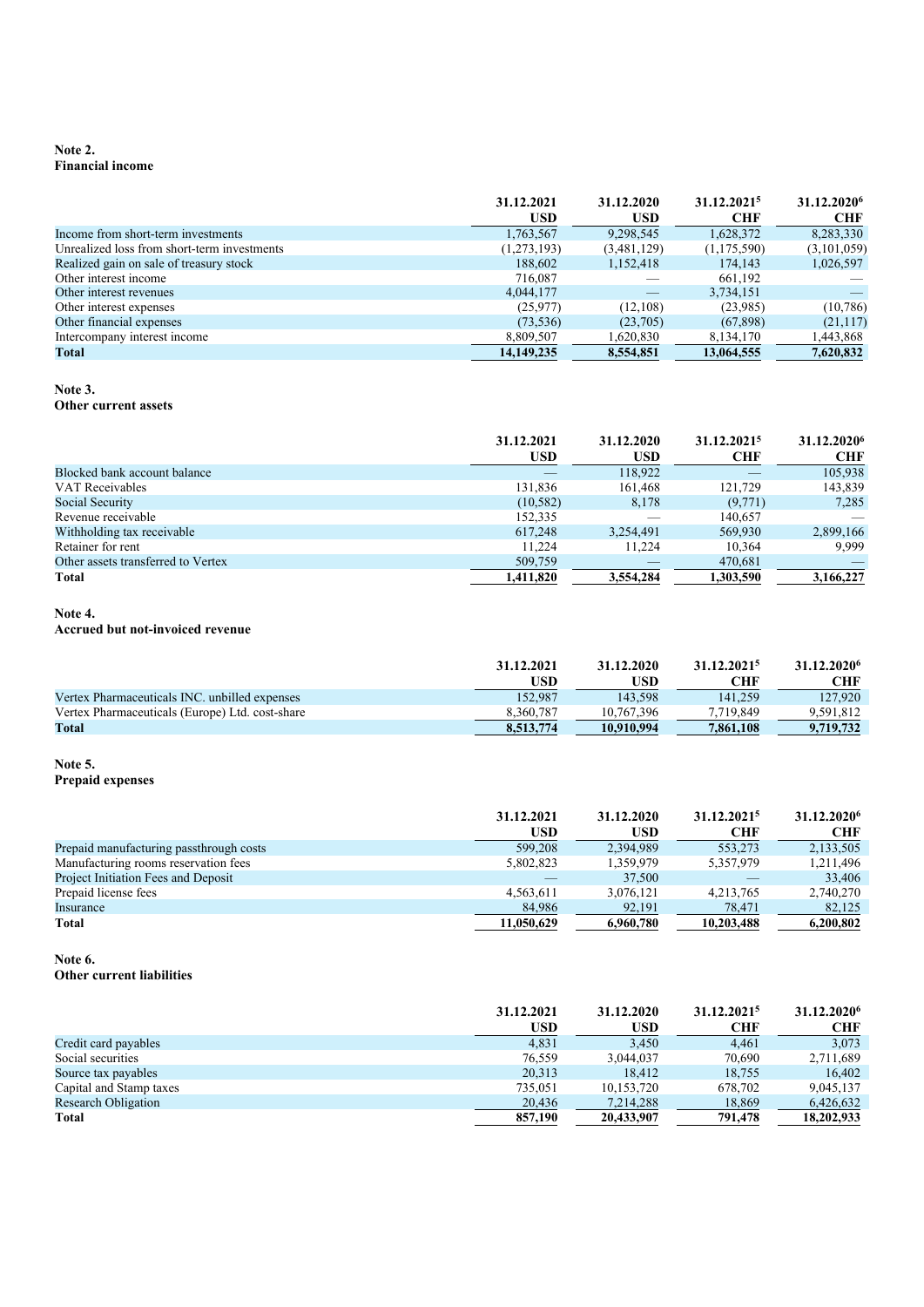## **Note 7. Accrued expenses**

|                                             | 31.12.2021 | 31.12.2020 | 31.12.20215 | 31.12.20206 |
|---------------------------------------------|------------|------------|-------------|-------------|
|                                             | <b>USD</b> | <b>USD</b> | CHF         | <b>CHF</b>  |
| Accrued research and development expenses   | 39,822,540 | 12,568,688 | 36,769,744  | 11,196,439  |
| Accrued general and administrative expenses | 1,561,494  | 417,166    | 1,441,790   | 371,620     |
| Accrued payroll expenses                    | 191,634    | 198,520    | 176,943     | 176,845     |
| Accrued legal expenses                      | 188,657    | 275,763    | 174,194     | 245,655     |
| Accrued audit expenses                      | 450.112    | 303,000    | 415,606     | 269,918     |
| Accrued intellectual property expenses      | 6,119,922  | 3,625,524  | 5,650,769   | 3,229,689   |
| Other accrued expenses                      | 114,837    | 84,606     | 106,034     | 75,369      |
| <b>Total</b>                                | 48,449,197 | 17,473,267 | 44,735,082  | 15,565,536  |

#### **Note 8.**

#### **Other non-current liabilities**

|                                           | 31.12.2021 | 31.12.2020 | 31.12.20215                     | 31.12.20206 |
|-------------------------------------------|------------|------------|---------------------------------|-------------|
|                                           | USD        | USL        | $\mathbb C\mathbf{H}\mathbf{F}$ | CHF         |
| Accrued research and development expenses | 4.853.932  | 6.566.236  | 4.481.830                       | 5.849.334   |
| <b>Total</b>                              | 4.853.932  | 6,566,236  | 4.481.830                       | 5.849.334   |

### **Note 9.**

**Deferred revenue current and non-current**

|                                      | 31.12.2021<br><b>USD</b> | 31.12.2020<br><b>USD</b> | 31.12.20215<br><b>CHF</b> | 31.12.20206<br><b>CHF</b> |
|--------------------------------------|--------------------------|--------------------------|---------------------------|---------------------------|
| Deferred revenue current             |                          |                          |                           |                           |
| Accrued revenue Vertex collaboration |                          | 417.105                  |                           | 371,565                   |
|                                      |                          |                          |                           |                           |
| Deferred revenue non-current         |                          |                          |                           |                           |
| Accrued revenue Vertex collaboration | 12,323,473               | 11.775.618               | 11,378,756                | 10.489.957                |
| <b>Total</b>                         | 12,323,473               | 12,192,723               | 11,378,756                | 10,861,522                |

Deferred revenue of \$11.8 million as of 31 December 2020 represents the portion of the June 2019 upfront payments attributed to the performance obligation granting Vertex the option co-develop and co-commercialize a specified target. \$0.4 million of deferred revenue as of 31 December 2020 was recognized as revenue in 2021 as research services were performed. An additional \$0.5 million of the \$12.5 million milestone reached in the fourth quarter of 2021 was also deferred, which represents the portion of the milestone payment allocated to the performance obligation on a relative fair value basis.

#### **Note 10.**

# **Operating expenses from subsidiaries**

The Company's subsidiaries perform on behalf of the Company certain general and administrative, and research and development services. For the year ended 31 December 2021 the Company recognized USD 448 million and CHF 413.6 million, and for the year ended 31 December 2020 the Company recognized USD 315.0 million and CHF 280.6 million

|                          | 31.12.2021  | 31.12.2020  | 31.12.20215 | 31.12.20206 |
|--------------------------|-------------|-------------|-------------|-------------|
|                          | USD         | USD         | CHF         | <b>CHF</b>  |
| Crispr Therapeutics Inc. | 444.381.400 | 312,731,524 | 410,315,122 | 278,587,496 |
| Crispr Therapeutics Ltd. | 2.842.529   | 2,218,169   | 2,624,621   | 1,975,989   |
| CTX Financing GmbH       | 33,883      | 37.494      | 31.286      | 33,400      |
| Casebia Therapeutics LLP | 720,000     |             | 664.805     |             |
| <b>Total</b>             | 447,977,813 | 314,987,187 | 413,635,834 | 280,596,886 |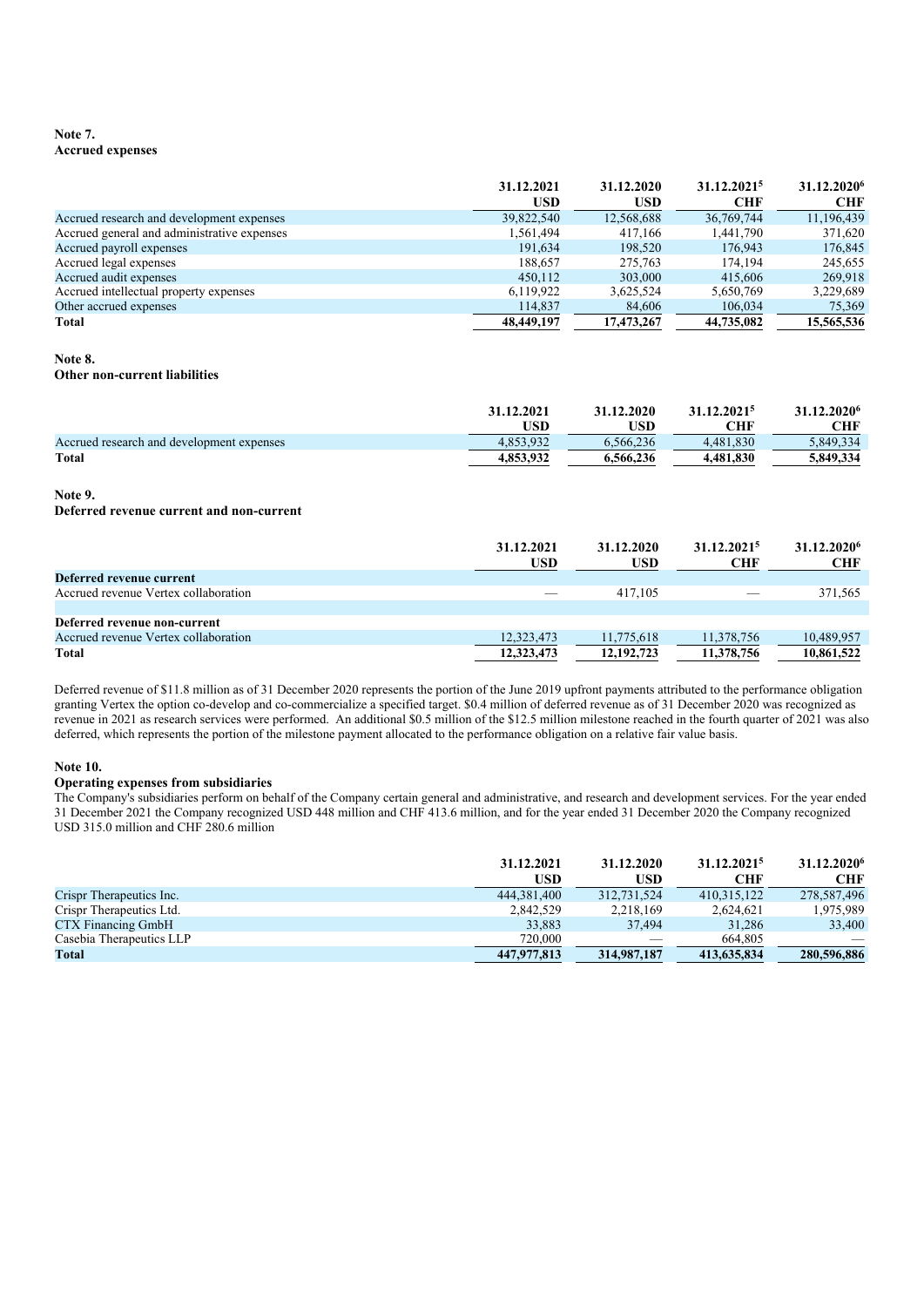#### **Note 11.**

### **Long term loan to subsidiary**

On 24 April 2020, CRISPR Therapeutics AG and CRISPR Therapeutics Inc. BOD authorized CRISPR Therapeutics AG to loan CRISPR Therapeutics Inc. up to \$500 million from time-time to time. Each advance is due on the third-year anniversary on the date of draw and bears interest at the US Applicable Federal Rates. Subsequently, on 16 December 2020, the Company amended the loan to increase the facility to \$1,000 million. CRISPR Therapeutics Inc. has drawn on \$936,620,830 as of 31 December 2020 at a weighted average interest rate of 0.50%.

On 4 June 2021, the Company amended the loan to increase the facility to \$2,000 million. CRISPR Therapeutics Inc. has drawn on \$1,800,000 as of 31 December 2021 at a weighted average interest rate of 0.73%. Total interests are \$ 805,702,337 as of 31 December 2021.

|                                            | 31.12.2021    | 31.12.2020  | 31.12.20215   | 31.12.2020 <sup>6</sup> |
|--------------------------------------------|---------------|-------------|---------------|-------------------------|
|                                            |               | USD         | CHF           | ľН                      |
| Long term loan to Crispr Therapeutics Inc. | .805.702.337  | 936.620.830 | .667.277.196  | 834.360.568             |
| Total                                      | 1.805.702.337 | 936,620,830 | 1.667.277.196 | 834, 360, 568           |

# **Note 12.**

## **Conditional Capital**

The Company has the following conditional capital reserved for future issuance:

|                                                         | 31.12.2021 | 31.12.2020 |
|---------------------------------------------------------|------------|------------|
| <b>Number of shares</b>                                 |            |            |
| Shares available for bonds and similar debt instruments | 4.919.700  | 4.919.700  |
| Shares available for employee benefit plans             | 20.806.433 | 17,493,709 |
| <b>Total</b>                                            | 25,726,133 | 22,413,409 |

# **Note 13.**

#### **Share Ownership Significant Shareholders**

Significant shareholders that hold directly, or through their affiliates, the following beneficial interests in excess of 5 percent of issued share capital:

|                                         |               | Percentage    |
|-----------------------------------------|---------------|---------------|
|                                         | Number of     | of issued     |
| 2021                                    | <b>Shares</b> | share capital |
| <b>ARK</b> Investment Management LLC    | 9,087,868     | 12%           |
| Nikko Asset Management Co., Ltd.        | 4.319.471     | 6%            |
| Capital Research and Management Company | 3,706,044     | $5\%$         |

|                                       |               | Percentage    |
|---------------------------------------|---------------|---------------|
|                                       | Number of     | of issued     |
| 2020                                  | <b>Shares</b> | share capital |
| <b>ARK</b> Investment Management LLC  | 8.457.320     | 12%           |
| Capital International Investors       | 7,519,803     | 11%           |
| Nikko Asset Management Americas, Inc. | 3,049,553     | $5\%$         |

All shares were converted into common shares on a 1-for-1 basis at IPO effectiveness. The holders are entitled to one vote for each common share held.

#### **Shares and Share Options owned by Board Members**

The total number of shares and share options owned by members of the Board of Directors, excluding Rodger Novak, is shown in the table below.

|                                 | 31.12.2021 | 31.12.2020 |
|---------------------------------|------------|------------|
| <b>Number of shares options</b> |            |            |
| Ali Behbahani                   | 96,089     | 83,750     |
| <b>Bradley Bolzon</b>           | 95,833     | 83,750     |
| Simeon George                   | 95,833     | 83,750     |
| John Greene                     | 53,333     | 28,750     |
| Katherine High                  | 45,833     | 23,750     |
| Douglas Treco                   | 22,833     | 5,000      |
| <b>Edward Fleming</b>           | 4,167      |            |
| <b>Total</b>                    | 413,921    | 308,750    |

Pablo Cagnoni resigned from the Board of Directors in February 2020.

Douglas Treco joined the Board of Directors in June 2020.

Edward Fleming joined the Board of Directors in June 2021.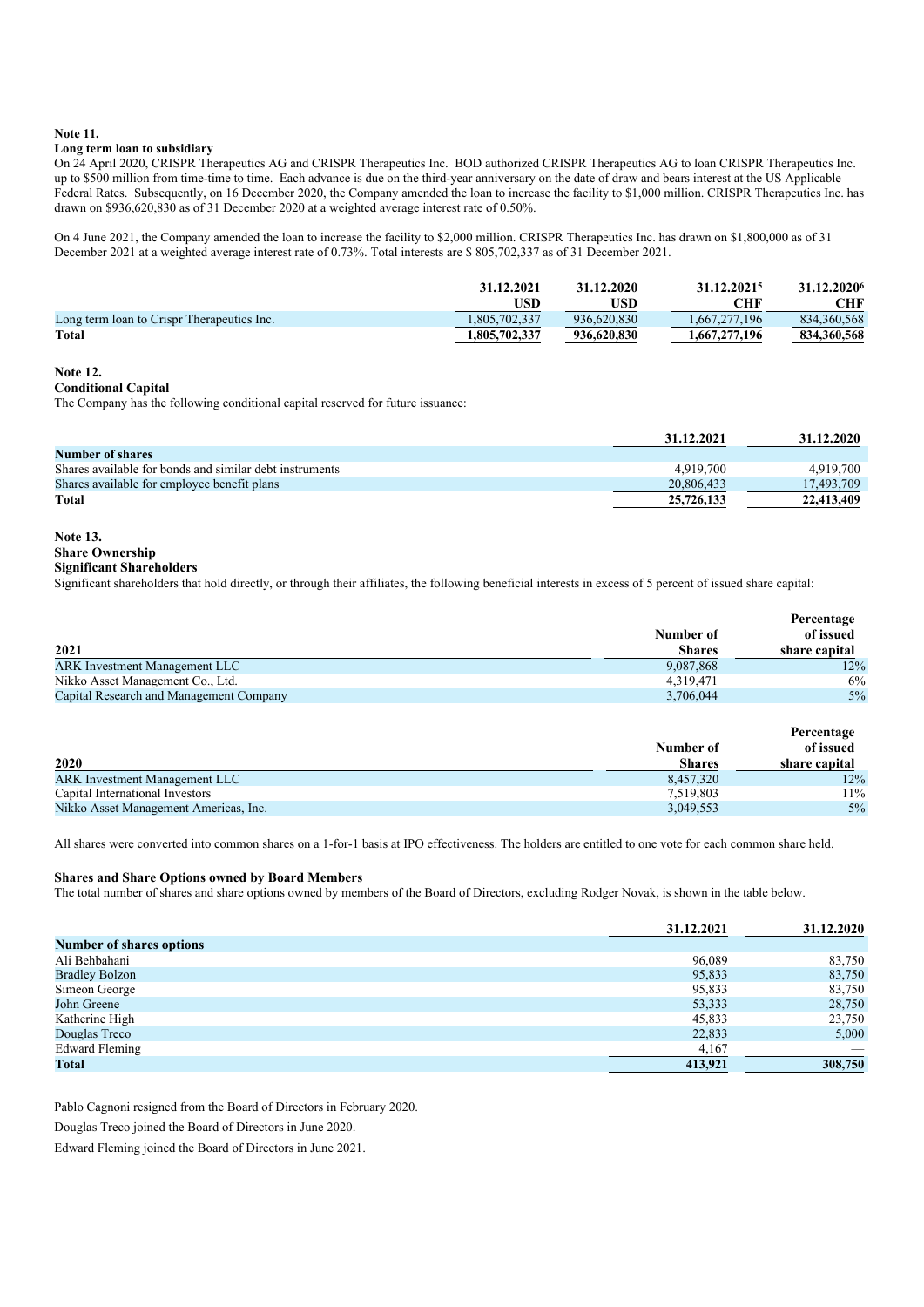#### **Shares and Share Options owned by Executive Management**

In 2021, the executive management consisted of Samarth Kulkarni, PHD, Chief Executive Officer, Rodger Novak, MD, President and Director, Lawrence Klein, PHD, Chief Operating Officer, Tony Ho, Executive Vice President, Head of Research and Development, Brendan Smith, MBA, Chief Financial Officer and James Kasinger, JD, General Counsel & Corporate Secretary.

The total number of shares and share options owned by members of the executive management team as of 31 December 2021 and 2020 are shown in the tables below.

|                                    | 31.12.2021 | 31.12.2020 |
|------------------------------------|------------|------------|
| <b>Number of shares</b>            |            |            |
| Samarth Kulkarni, CEO              | 279,085    | 176,322    |
| Rodger Novak, Director and Founder | 573,007    | 648,007    |
| Lawrence Klein, CBO                | 22,325     |            |
| Tony Ho, former Head R&D           | 52,526     | 33,964     |
| James Kasinger, CLO                | 43,705     | 389        |
| Michael Tomsicek, former CFO       | 31,616     | 410        |
| Total                              | 1,002,264  | 859,092    |
| <b>Number of shares options</b>    |            |            |
| Samarth Kulkarni, CEO              | 1,092,787  | 921,079    |
| Rodger Novak, Director and Founder | 115.245    | 57,387     |
| Lawrence Klein, CBO                | 79,183     | 128,879    |
| Tony Ho, former Head R&D           | 409,195    | 300,246    |
| James Kasinger, CLO                | 200,238    | 171,147    |
| Michael Tomsicek, former CFO       | 144,601    | 184,772    |
| <b>Total</b>                       | 2.041.249  | 1,763,510  |

Dr. Brendan Smith was appointed as CFO on 14 October 2021. Dr. Smiths was awarded i) an inaugural, one-time grant of options to purchase 90,000 of the Company's common shares (the "Option Award") and (ii) an inaugural, one-time grant of 15,000 restricted stock units corresponding to an equivalent number of the Company's common shares (the "RSU Award"). Twenty-five percent of the Option Award will vest on 14 October 2022, and the remaining seventyfive percent of the Option Award will vest ratably on a monthly basis over the following three years. Twenty-five percent of the RSU Award will vest on first, second, third and fourth anniversary of the grant date of such award, subject, in each case, to Mr. Smith's continued employment with CRISPR Therapeutics Inc., the Company or any other subsidiary of the Company.

Dr. Michael Tomsicek resigned as Chief Financial Officer in October 2021, but he was an employee until December 2021.

Dr. Tony Ho left CRISPR Therapeutics AG in December 2021.

The Company has granted the following option awards to its executive management team and Board members.

|                           | Number of<br>options | <b>Grant date</b><br>fair value | <b>Grant date</b><br>fair value |
|---------------------------|----------------------|---------------------------------|---------------------------------|
| 2021                      | granted              | (USD)                           | $(CHF)^5$                       |
| Executive management team | 378,788              | 27,883,780                      | 25,746,209                      |
| Board members             | 85,000               | 6,398,786                       | 5,908,255                       |
| Total                     | 463,788              | 34,282,566                      | 31,654,464                      |
|                           | Number of            | <b>Grant date</b>               | <b>Grant date</b>               |
|                           | options              | fair value                      | fair value                      |
| 2020                      | granted              | (USD)                           | (CHF) <sup>6</sup>              |
| Executive management team | 425.997              | 14,206,720                      | 12,655,630                      |
| Board members             | 105,000              | 3,814,545                       | 3,398,073                       |
| <b>Total</b>              | 530,997              | 18,021,265                      | 16,053,703                      |

The Company has granted the following share awards to its executive management team and Board members.

|                           | Number of | <b>Grant date</b> | <b>Grant date</b> |
|---------------------------|-----------|-------------------|-------------------|
|                           | shares    | fair value        | fair value        |
| 2021                      | granted   | (USD)             | $(CHF)^5$         |
| Executive management team | 90,000    | 11,521,500        | 10,638,262        |
| Total                     | 90,000    | 11,521,500        | 10,638,262        |
|                           |           |                   |                   |
|                           | Number of | <b>Grant date</b> | <b>Grant date</b> |
|                           | shares    | fair value        | fair value        |
| 2020                      | granted   | (USD)             | $(CHF)^6$         |
| Executive management team | 80,000    | 3,573,600         | 3,183,434         |
| <b>Total</b>              | 80,000    | 3,573,600         | 3,183,434         |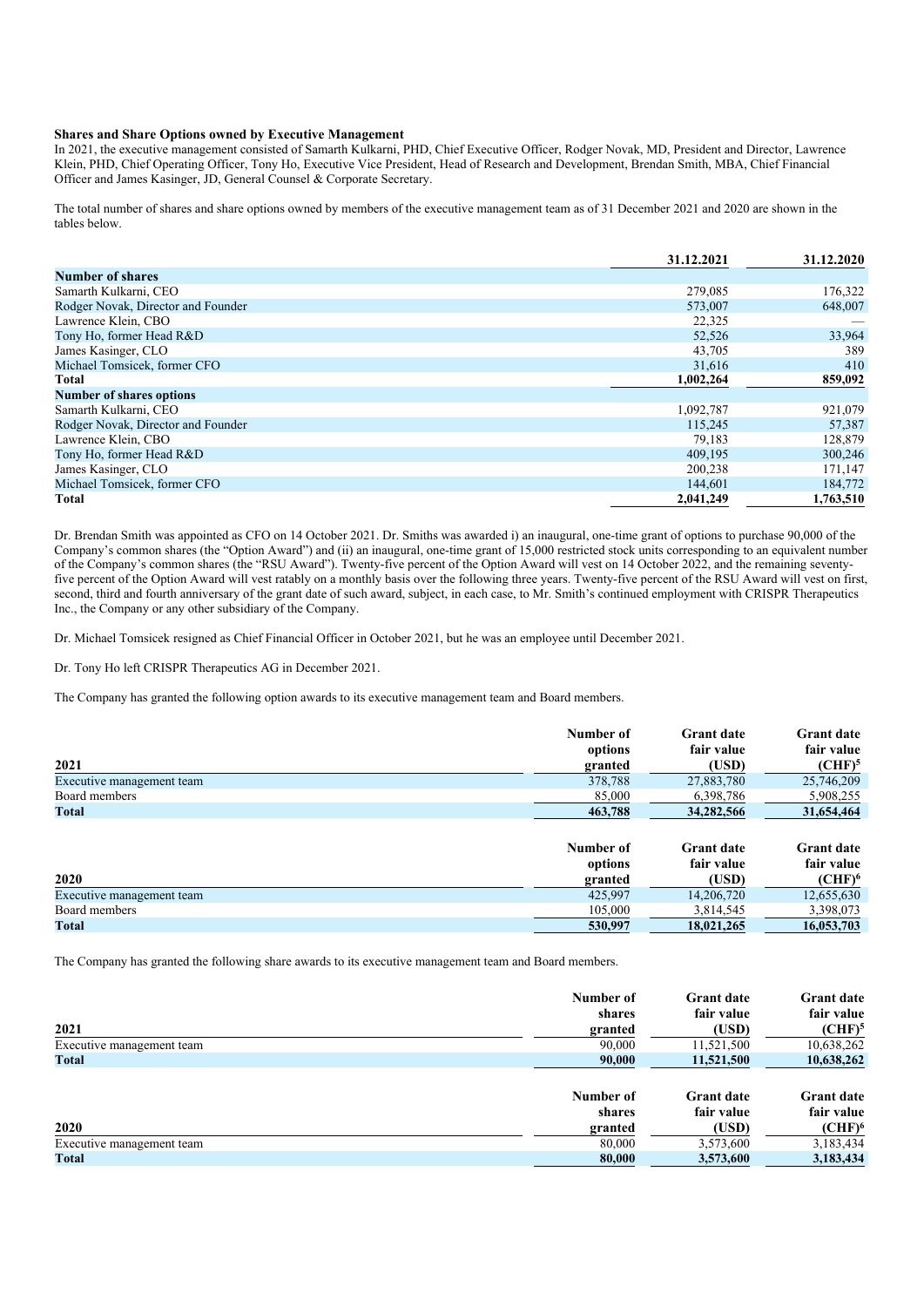**Note 14. Employees**

|                                        | 31.12.2021 | 31.12.2020 |
|----------------------------------------|------------|------------|
| <b>CRISPR Th</b><br>AG<br>herapeutics. |            |            |
| <b>Total</b>                           |            |            |

## **Note 15. Pledged asset (restricted cash for credit cards)**

In 2020, USD 67,850.77 (CHF 60,000). In 2021, USD 65,806.53 (CHF 60,000).

# **Note 16.**

**Contingent liabilities**

|                                                              | 31.12.2021<br>USD | 31.12.2020<br><b>USD</b> | 31.12.20215<br>CHF | 31.12.2020 <sup>6</sup><br>CHF |
|--------------------------------------------------------------|-------------------|--------------------------|--------------------|--------------------------------|
| Sponsoring commitments within 12 months                      | 8.350.734         | 4.671.453                | 7,710,567          | 4.161.424                      |
| Sponsoring commitments after 12 months                       | 5.993.000         | 2.370.000                | 5,533,577          | 2,111,243                      |
| Contractual annual license and patent assignment obligations | 128.500           | 50,000                   | 118.649            | 44.541                         |
| Total                                                        | 14,472,234        | 7.091.453                | 13.362.793         | 6,317,208                      |

## **Note 17. Treasury shares (number of ordinary shares)**

|                                                    | 31.12.2021  | 31.12.2020  |
|----------------------------------------------------|-------------|-------------|
| <b>Starting balance as of 1 January</b>            | 2,906,383   | 1,480,955   |
| ATM shares registered                              | 3.500.000   | 5.500.000   |
| ATM share sale                                     | (1,353,121) | (4,074,572) |
| Treasury shares used for employee option exercises | (15.000)    |             |
| <b>Balance as of 31 December</b>                   | 5.038.262   | 2,906,383   |

## **Note 18.**

## **Capital contribution reserve**

As at 31 December 2021, CHF 479'856'173,11 were approved by the tax authorities. The reminder of CHF 2'059'505'945,26 is not approved yet.

## **Note 19.**

# **Events after Balance-Sheet date**

CRISPR Therapeutics AG at the date of this Financial Statement were issued had no adjusting or non-adjusting events after balance sheet date to disclose.